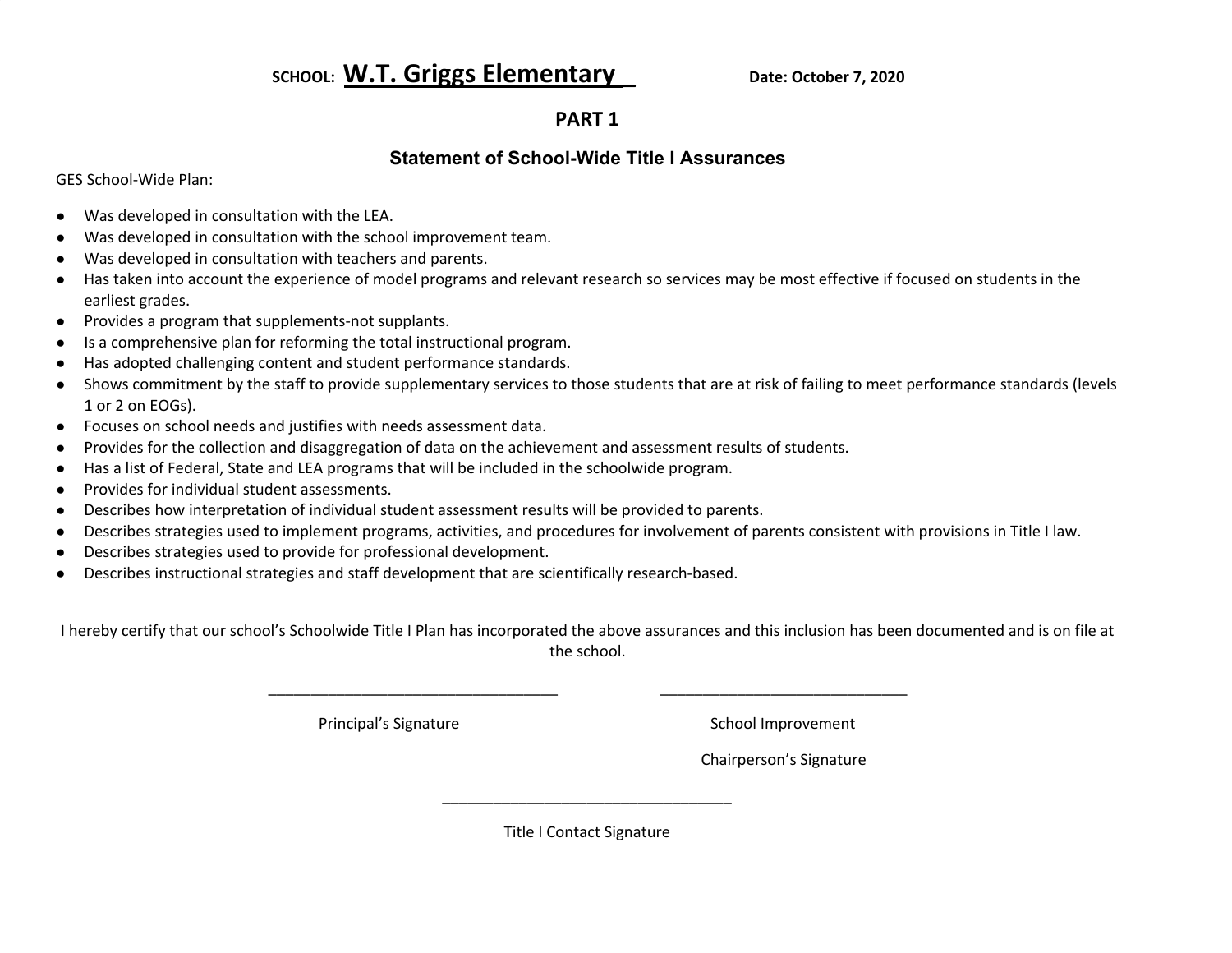# School-Wide Title I Plan

# 2020-2021

# Part 2

# Please note that this information is up to date as of October 2020, but is subject to change as we **work through educating during COVID-19.**

#### **School: Dr. W.T. Griggs Elementary**

*1.* Under section 1114(b) of Title I, a schoolwide program must include the following ten components. Provide a summary of how you plan to address each component. Your School Improvement Plan should incorporate these components for the Comprehensive Needs Assessment:

#### **A. Student Achievement**

Dr. W. T. Griggs School's data is compiled from various instruments. Assessments typically include the following however, these may not be applicable for the 2020-2021 school year due to COVID. End of Grade (EOG) testing , Check-Ins, K -2 Math Assessments, MClass TRC Assessments, Kindergarten Entry Assessment, Passports for Learning, Schoolnet Assessments, teacher made assessments, teacher observations, common formative assessments, cooperative activities, projects and presentations that may include differentiated instruction. All assessments are used to help drive classroom instruction to ensure the success of all students as well as to identify groups for remediation and enrichment.

## **B. Instructional Programs** ( based on scientifically researched programs)

Instructional Programs/ Interventions based on scientific research implemented by Griggs Elementary include: Guided Reading using Jan Richardson Next Steps to Guided Reading lesson plan with Footprint multi copy books, Reading 3-D (grades K-3), The RISE intervention program, Raz Kids, Schoolnet ( grades 3-5), Kindergarten Entry Assessment, Reading Recovery, Jan Richardson, Reading A-Z, Lucy Calkins Writer's Workshop, Reading Foundations, Letterland (K-2), Dreambox, Espark, Passports Math Sets in 4th and 5th, student led conferences, and one to one and small group remediation or enrichment. Programs also available for use are Empowering Writers and Engage NY. The Sanford Harmony program will be used to address the social emotional needs of the students.

All teachers are given a planning block each day during the time that students participate in Music, Art, Computer Lab, and Physical Education. Grade level professional learning communities (PLC) meet weekly to provide student support, instructional guidance, and to plan lessons that target individual student growth and strengthen Core Curriculum instruction. Teachers and administrators will monitor students' progress monthly after grade level common assessments are administered. Growth data will be collected and analyzed through the Data Committee, Vertical Planning Teams, and through the Problem Solving Team/ MTSS Process. After each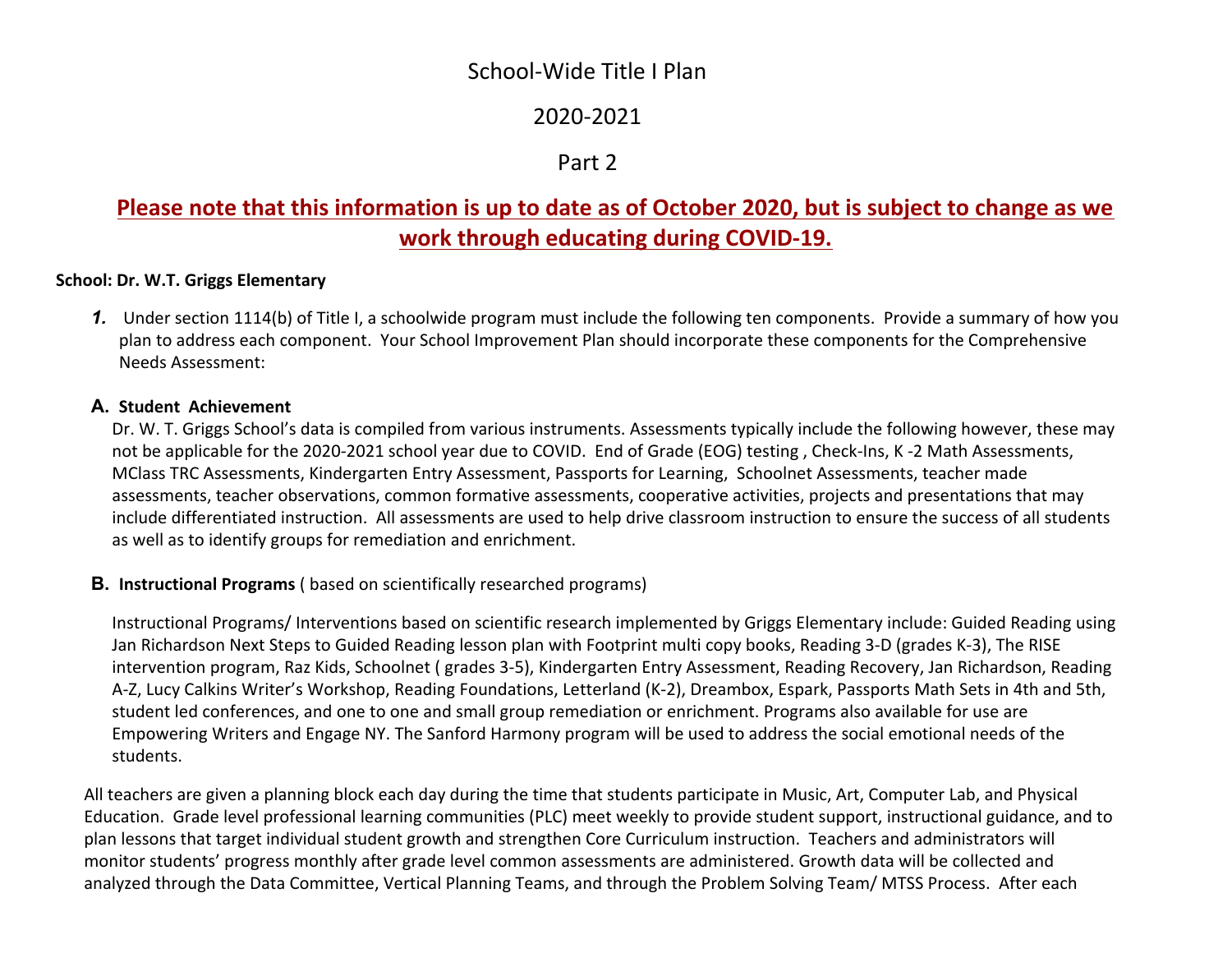benchmark assessment, a planning block will be provided for teachers and administrators to drill deeper into the data.

# **C. School Organization**

The 2020/2021 faculty includes the principal, part-time assistant principal ,one full time office personnel, one full time custodian, one part time custodian, two full time teacher assistants, one part time teacher assistant, 16 classroom teachers (Including 3 Pre-K classes that both include a pre-k class TA), one EC teacher, one EC teacher assistant, one physical education teacher, one Title I instructional support teacher, one media coordinator, one part time nurse. The following staff are shared with other schools; counselor, academically intellectually gifted (AIG) teacher, psychologist, art, music, computer, instructional coach, ESL, and speech therapist. The occupational therapist and physical therapist services students through a contracted private company. At this time, plans are being made to continue our partnership with the local YMCA by offering an after school program run by YMCA staff, however, this will be determined as we work through COVID.

Due to COVID 54 Griggs PreK-5 students are participating remotely in the VIrtual Learning Academy for the 2nd nine weeks. Two teachers are teaching in the Virtual Learning Academy. For those teachers who are teaching the remote students.

All classes at Griggs Elementary are heterogeneously grouped. Students in grades K-2 remain in their homerooms for all subjects. There are two Pre-K classes along with 2 kindergarten, 2 first grade, and 3 second grade classes. Students in grades 3-5 take part in departmentalized classes in reading, math, science, and social studies typically. We have two third grade classes, fourth grade classes, and fifth grade classes.

 Students placed in the Exceptional Children's Program are served in the setting which is most appropriate for them. Students identified as exceptional are served as specified in their IEP, and most identified student's needs are met through service in the resource room through pull out instruction.

| Grade                       | Number of<br><b>Teachers</b> | Number of<br>Students | Classroom Instruction                                                   | Assistants |
|-----------------------------|------------------------------|-----------------------|-------------------------------------------------------------------------|------------|
| <b>Exceptional Children</b> | 1 Full Time                  | 20                    | Pull out services                                                       |            |
| Title 1                     | $\mathbf{1}$                 | School wide           | Reading Recovery and one on one or small group pull<br>out              |            |
| <b>AIG</b>                  | 1                            | 2nd-5th:24            | Enrichment aligned with the classroom and the new NC<br>Core Curriculum | 0          |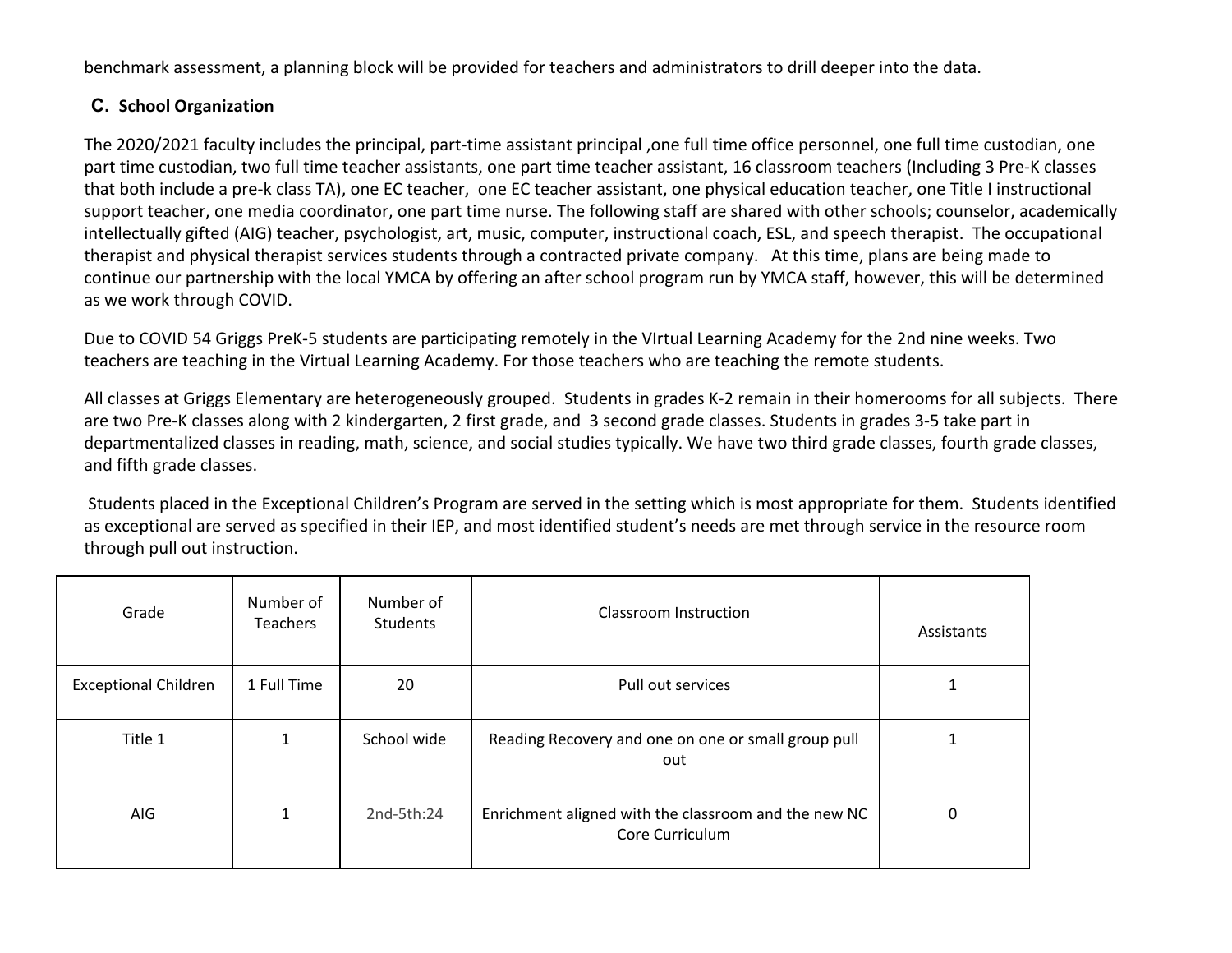| EC Pre-K           | $\mathbf{1}$   | 5  |                     | 1               |
|--------------------|----------------|----|---------------------|-----------------|
| NC Pre-K           | $\mathbf{1}$   | 16 | NC Pre K Curriculum | 1               |
| Kindergarten       | $\overline{2}$ | 42 | Regular Curriculum  | Shared with K-1 |
| <b>First Grade</b> | $\overline{2}$ | 30 | Regular Curriculum  | Shared with K-1 |
| Second Grade       | 3              | 43 | Regular Curriculum  |                 |
| <b>Third Grade</b> | $\overline{2}$ | 35 | Regular Curriculum  |                 |
| Fourth Grade       | $\overline{2}$ | 35 | Regular Curriculum  |                 |
| <b>Fifth Grade</b> | 3              | 44 | Regular Curriculum  |                 |

## **D. Parental Involvement**

Traditionally, Griggs prides itself in the numerous events we host, aimed at parental involvement. However, due to COVID, visitors are discouraged from entering the building and events that would draw large crowds have been postponed.

Parent/teacher conferences are planned district wide twice per academic year with additional conferences held as deemed necessary by teachers or parents. The current plan is for these to be held in a virtual platform using Google Meet.

Parents will be invited to attend the School Improvement Team meetings in a virtual platform. Parents are nominated by the SIT team.

Parents are kept informed of school news and events through teacher correspondence, Google Classroom, emails, Class Dojo, monthly newsletters (In SIP), teacher websites, newsletters, phone messages, social media, and a marquee board.

## **Professional Development** ( scientifically based research)

Professional Development has been at the forefront this academic year as we transitioned to and from remote learning. Weekly PD at a County level, in grade level cohorts, and at the building level has been offered weekly and will continue to be built in weekly as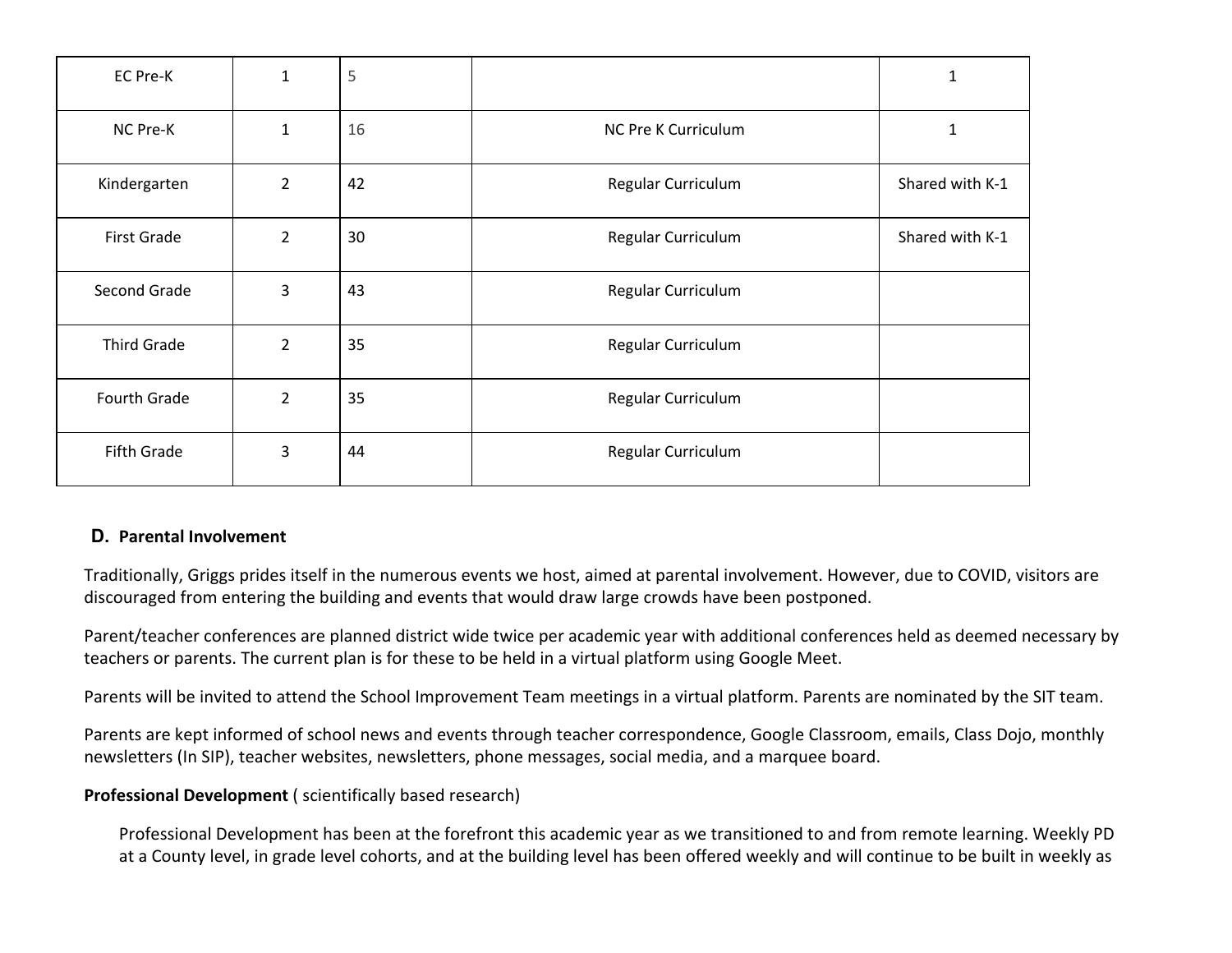we return to learn.

## **School-wide reform strategies: Explain how they meet the needs stated above.**

Students that are not meeting grade level benchmarks will be identified through the following:

- Alternate rankings of each homeroom class to target the lowest performing students in reading.
- K-3 MClass benchmark assessments, monthly progress monitoring.
- 4th grade BOY Mclass benchmark
- Read to Achieve data
- Reading Recovery assessment (Observation Survey) was administered to the lowest 33% of all first graders based on the Alternate Rankings completed by their Kindergarten teachers the previous spring and participation in spring virtual learning.
- English as Second Language (ESL) students are screened using a parent questionnaire. Students are assessed by an ESL teacher to determine if they qualify for language support.
- Homebase Schoolnet Assessments
- K-5 cluster unit assessments
- NC Math and Reading Check-Ins (Reading grades 4&5; Math grade 3,4 & 5)
- Dreambox assessments
- Espark

In order to meet the needs of our low performing students, GES will utilize the following strategies:

- Teachers and support staff will use the PLC grade level planning meetings and data meetings to plan differentiated activities. Instruction will be provided in person with the possibility of virtual within the regular classroom (inclusion) or pull out in a resource setting.
- Students identified as ESL will receive services from the county ESL Teacher and/or from Title I.
- Read to Achieve data
- Reading Recovery to help the lowest first grade readers catch up to their peers.
- RISE intervention program
- Additional support from Title I will be provided in the area of reading for all grades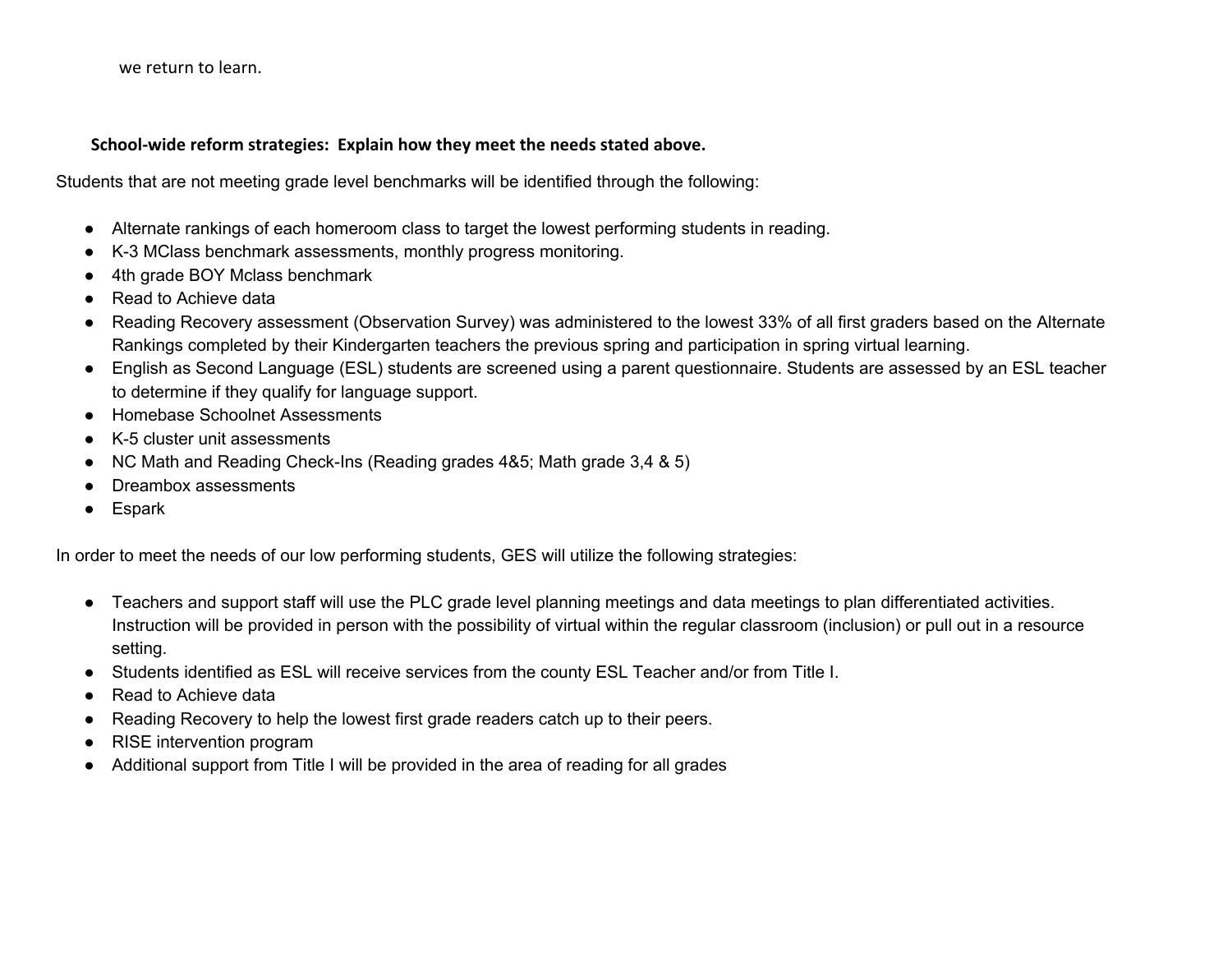#### **Rationale and Process**

The Leadership team meets twice a month and serves as the decision making body for the school. Representatives from all disciplines are on the team, as well as parents who are invited in. The leadership team drives the creation of the School Improvement Plan and from there, the areas of needs in the school. Sub committees then break out from there as needed.

During weekly PLC meetings, staff meet with administration to analyze data, deepen their understanding of the standards, and to create lesson plans reflecting this.

A Reading Recovery teacher implements one-on-one reading instruction to the lowest first grade students and also serves as an instructional support for K-2. A Title 1 TA works with students in grades 3-5 to help facilitate reading instruction.

The Reading Recovery teacher will oversee the implementation of the RISE program. The program consists of 4 teachers using the RISE program and materials to advance 16 students who are behind grade level. The program will last 6-8 weeks. It will begin in 2nd grade and then will be used in first grade with the possibility of other grades in the spring of 2021.

The media center is an integral part of the literacy program. The media specialist plans collaboratively with each grade level, providing skills for students as needed and also purchases materials that support the school's literacy focus. A schedule will be created to ensure that all students have access while socially distancing.

## *2.* **How do you ensure instruction by a "highly qualified" professional staff?**

All staff working with students at W. T. Griggs Elementary School are highly qualified. Staff members are encouraged to attend college classes, professional conferences, workshops, and school and system professional learning classes. We continue to strive to enhance our professional skills.

# *3.* **How do you provide high quality and ongoing professional development? (give examples of what your school will do and state how you will evaluate it.)**

Staff continues to attend professional development virtually on the following initiatives that drive instruction; differentiated instruction, Positive Behavior Instructional Support, student behavior management program, MClass training and refreshers, and technology in a virtual education environment.

Our Reading Recovery teacher is required to participate in continued professional development with 6 meetings scheduled each year as well as two colleague visits throughout the year. These have taken place virtually in August, September, and October will be rescheduled due to return to learn. The colleague visits have been suspended for the time being. The Reading Recovery teacher also attends a 2 day Reading Recovery conference in January (at this time, it is not clear if this will be a requirement for 2020-2021). These initiatives will be evaluated through a variety of assessments and evaluations, as well as through teacher's lesson plans,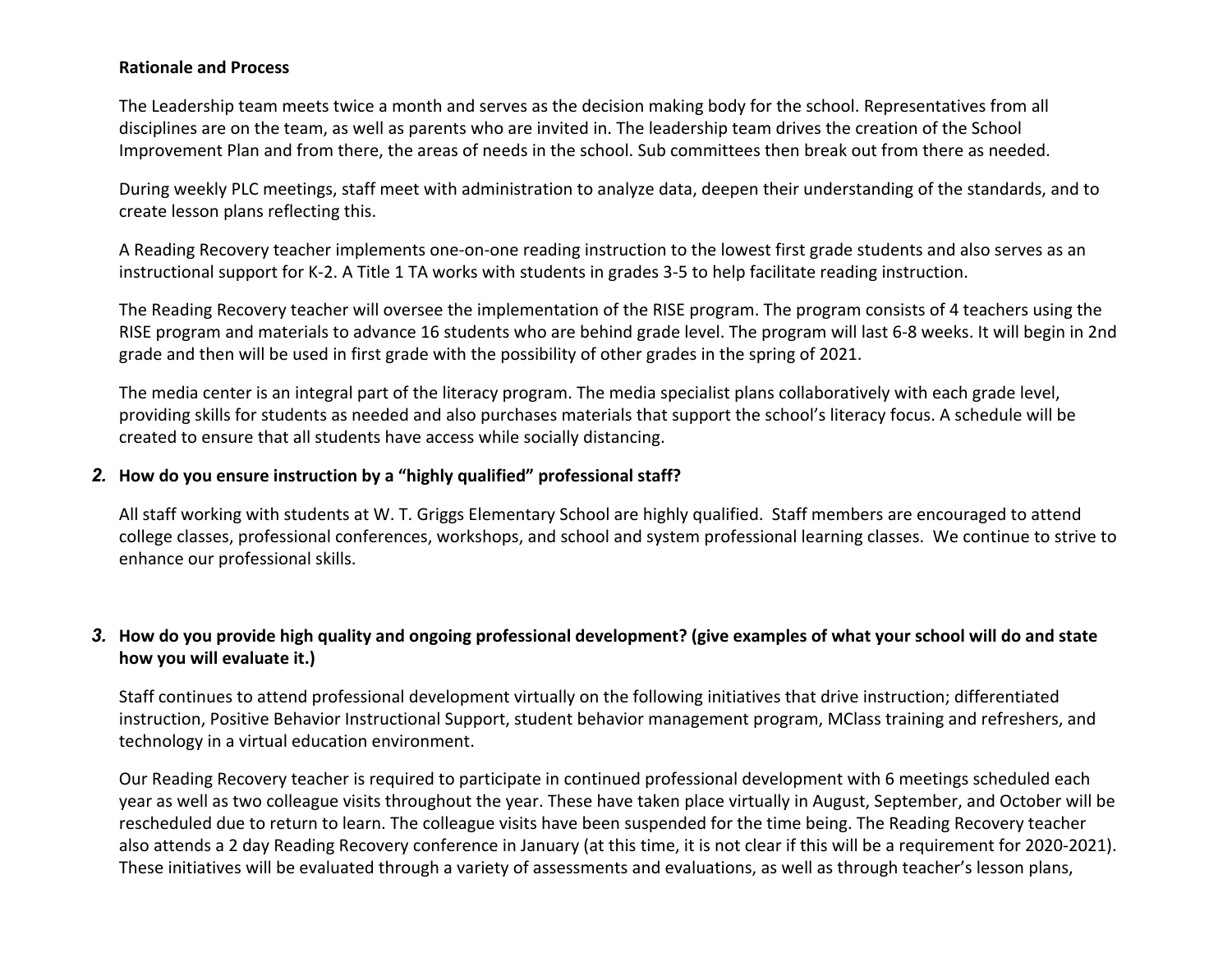principal observations, student work portfolios, behavioral referrals, and student achievement data.

## *4.* **What strategies do you use to attract highly qualified teachers to your school and support them once they arrive?**

We collaborate with universities to offer volunteer and student teaching opportunities for education majors. We also incorporate a Mentor Support System, as needed by staff members. The staff participates in the visitation of other classrooms, both within our school and other schools within our district, to view best teaching practices. This has also been offered if staff wishes to visit a school that has reopened to see an educational setting with increased safety measures recommended by the state and the CDC. PLC meetings are held regularly to facilitate collaboration. We have a common culture and language that is transparent throughout the school. These opportunities and initiatives are aimed at supporting new staff to the level of support that they require.

# *5.* **How do you include teachers in decisions regarding the use of assessments that impacts students and improve the overall instructional program.**

Teachers create and use assessments to determine who needs additional instructional support or enrichment. They also plan how to best utilize resources including personnel, to maximize the benefit within their classrooms. In grades 3-5 teachers are giving one formative common math assessment after each cluster to use in instructional decision making. Teachers are also using quarterly district-wide assessments. They are encouraged to provide feedback and offer suggestions about how these assessments can be improved upon for the following school year. Teachers serve on the Problem Solving/MTSS Team, the School Improvement Team, and various other committees that make decisions for most school issues. In addition, teachers are often given a chance to respond to activities, needs, and other items through anonymous surveys.

## *6.* **Name at least four strategies you use to increase parental involvement.**

- **● In a typical year, we strive to have a variety of events focused on bringing parents together to collaborate with the school, however, this year these initiatives have been halted and instead we are focused on working together with families to best support them in a virtual manner.**
- **● While we are not able to have the traditional parental involvement activities, we feel that parents have been more engaged than ever in their children's learning as their children are home and parents have had to assist in learning. This has made the level of teacher/parent communication higher than ever before.**
- 1. We have school wide implementation of Goolge Classroom. This is our most used method of communication for both students and parents. All assignments and work is found here and is submitted. The program allows for teachers to communicate with families about the child's work and classroom performance.
- 2. We have school wide implementation of Class Dojo. This tool has allowed for parents to receive important school level and classroom communication. School personnel are easily able to reach out to parents in real time to quickly get feedback and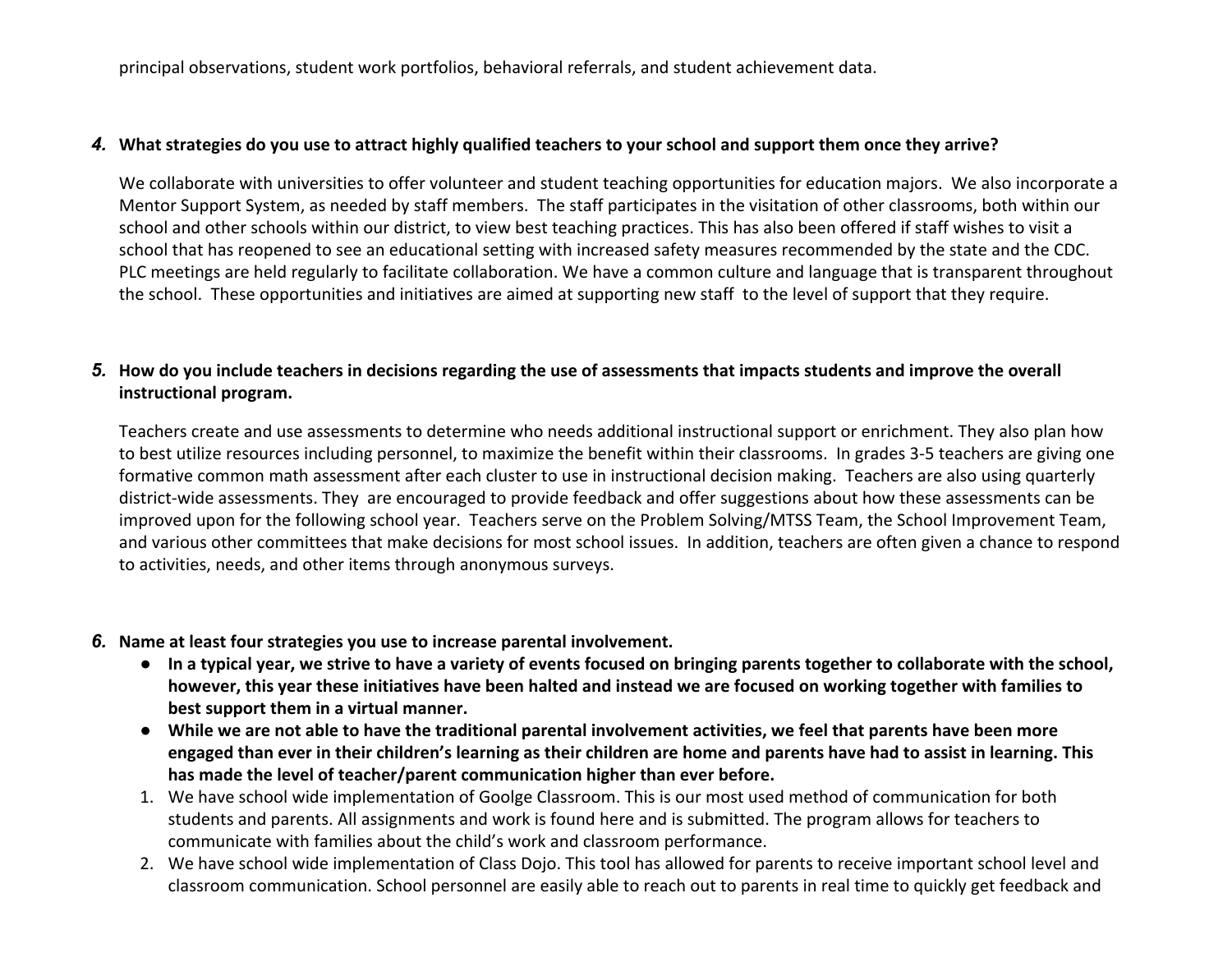answer any questions families may have.

- 3. We are planning a Title 1 night for the spring aimed at increasing parental involvement in the area of Language Arts. At this time it is unknown if this event will be held in a traditional manner or virtually.
- 4. We are planning ways to have virtual assemblies and programs for both children and parents to participate in both synchronously and asynchronously.

# *7.* **What transition strategies does your school provide?**

In a traditional school year, we are very focused on ensuring that our students have plenty of time to transition to the next grade level with the least amount of disruption. We especially are aware of ways we can ease transitions of kindergarteners and middle schoolers. However, this year we have been unable to use traditional transition approaches and it is unclear if any of those transitions will be used this year.

In August, we offered in-person orientation and also drive through orientations. During this time, families made appointments with their teachers and came to the school to meet their teachers and receive their chromebooks and other educational materials deemed necessary for virtual learning.

With the return to in person learning, a virtual orientation will be held for those students who will have new/different teacher assignments than during the first semester of virtual learning. This will be done in one on one Google Meets with the teacher, child, and their parents/guardians.

# *8.* **What programs and activities do you provide for children experiencing difficulty (at risk, 1's and 2's)?**

In the classroom, teachers use the data provided by Mclass and progress monitoring to decide exactly what each child needs specific help in. Mclass provides research based interventions for all areas that are assessed and teachers use these to improve their student's performance.

This year at the school level, we are compiling data from MOY 19-20, spring virtual levels, participation in Operation Jumpstart, BOY, and virtual participation, so ensure that we are meeting all students current needs and that no child slips through the cracks as we transitioned to and from in-person, virtual, and back to in-person learning.

A Title 1 teacher serves as instructional support and works with grade level teachers to flexibly group students to help provide small group skill based instruction. The Title 1 teacher also serves as a Reading Recovery teacher concentrating on first grade students who are at risk in reading.

The following is an explanation of the Griggs' School Problem Solving/MTSS Team. While we will be returning to this model at some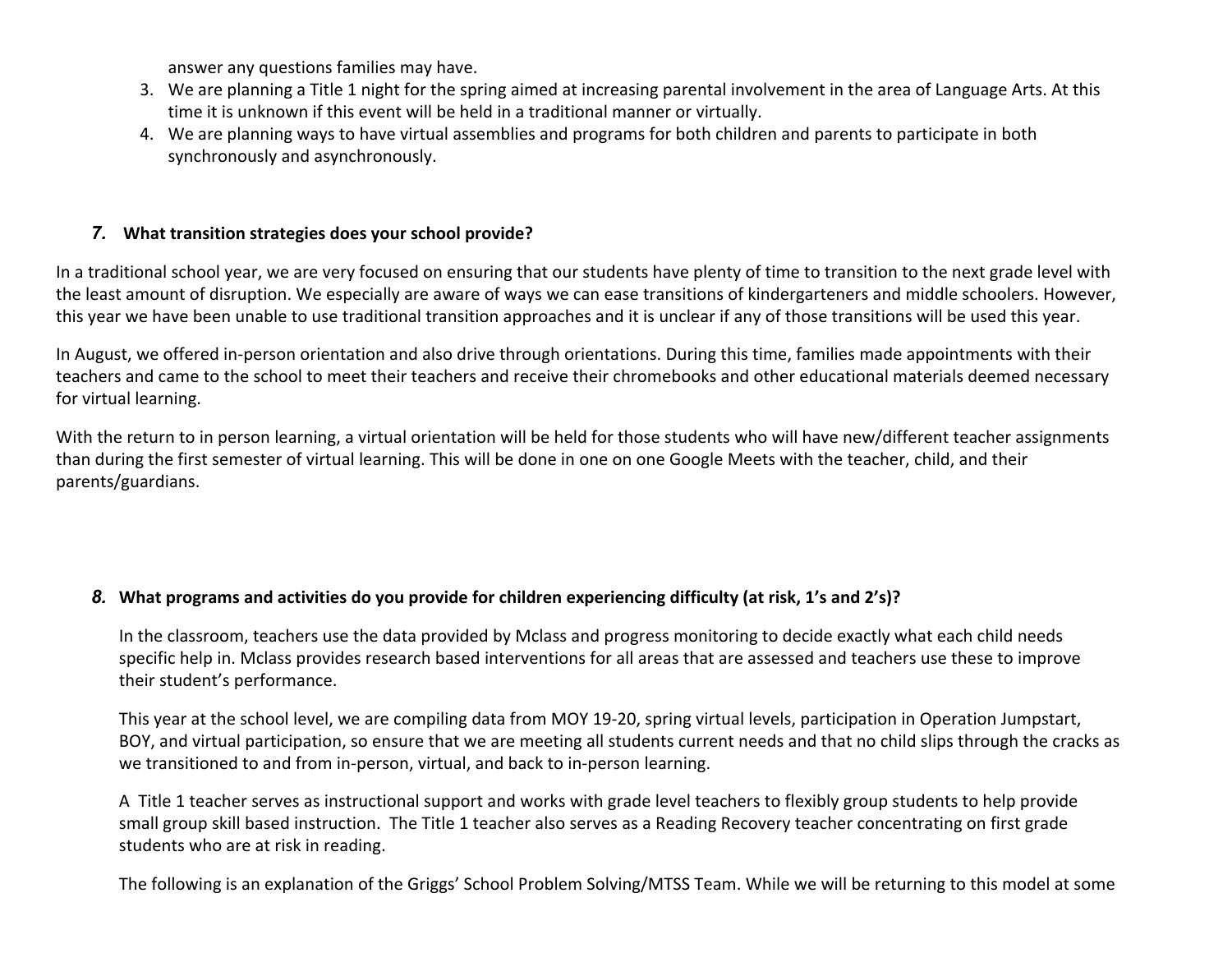point this year, our current goal is looking at all students and their needs. We will have to take some time to decipher if difficulties are due to virtual learning and can be addressed once we are in person, or is it an inability to understand the concepts taught and then they will receive remediation.

The MTSS team consists of grade level teachers, guidance counselor, Title I teacher, county therapist (when available), and the principal. The team meets as needed based on children's needs. A data day is held every 6-7 weeks to look at the ongoing needs of the students in the tiered process. The English as a Second Language program focuses on students needing support in addition to the regular classroom. Classroom teachers analyze data to drill back to the student's area of deficit, group students across grade levels, use rotations in reading and math, and utilize all available staff to assist in creating small group instruction to provide more support for struggling learners. Intervention time was built into the master schedule this year. One block is for Tier 2 and the other for Tier 3. This is to allow teachers to meet with those children who are in need of additional support.

## *9.* **How does your school coordinate and integrate other Federal, State and local services?**

At Griggs Elementary School we utilize Federal, State, and local services in many different areas. Local churches, businesses and individuals provide book bags, supplies, and assist with families in need within our school. Students are identified and screened in the Head Start and NC Pre K programs and the students that have been identified as Exceptional Children continue their educational needs once they start Kindergarten.

The following is a list of the partnerships that we typically have. Some have already reached out and offered services in a virtual platform. It is unknown going forward if these collaborations will take place and if so in what platform and to what extent. We partner with The 4-H in conjunction with the Cooperative Extension provide students with Food Backpacks weekly. The Whalehead Club and Heritage Park, Coinjock American Legion, CCHS and CCMS Jazz Band and Chorus, the US Coast Guard in Elizabeth City, North Carolina Wildlife, and North Carolina Department of Game and FIshery provide learning opportunities for our students. Field trips to various locations such as The Museum of the Albemarle, the NC Aquarium, and the Norfolk Zoo, are taken and the presenters align the information with our Core Curriculum and NC Essential Standards. Our staff is trained yearly in asthma awareness care and management through the North Carolina Public Health Department and Albemarle Hospital.

| <b>Name</b>  | Role                       |
|--------------|----------------------------|
| Angel Lasher | Principal                  |
| Kristy Ryan  | <b>Assistant Principal</b> |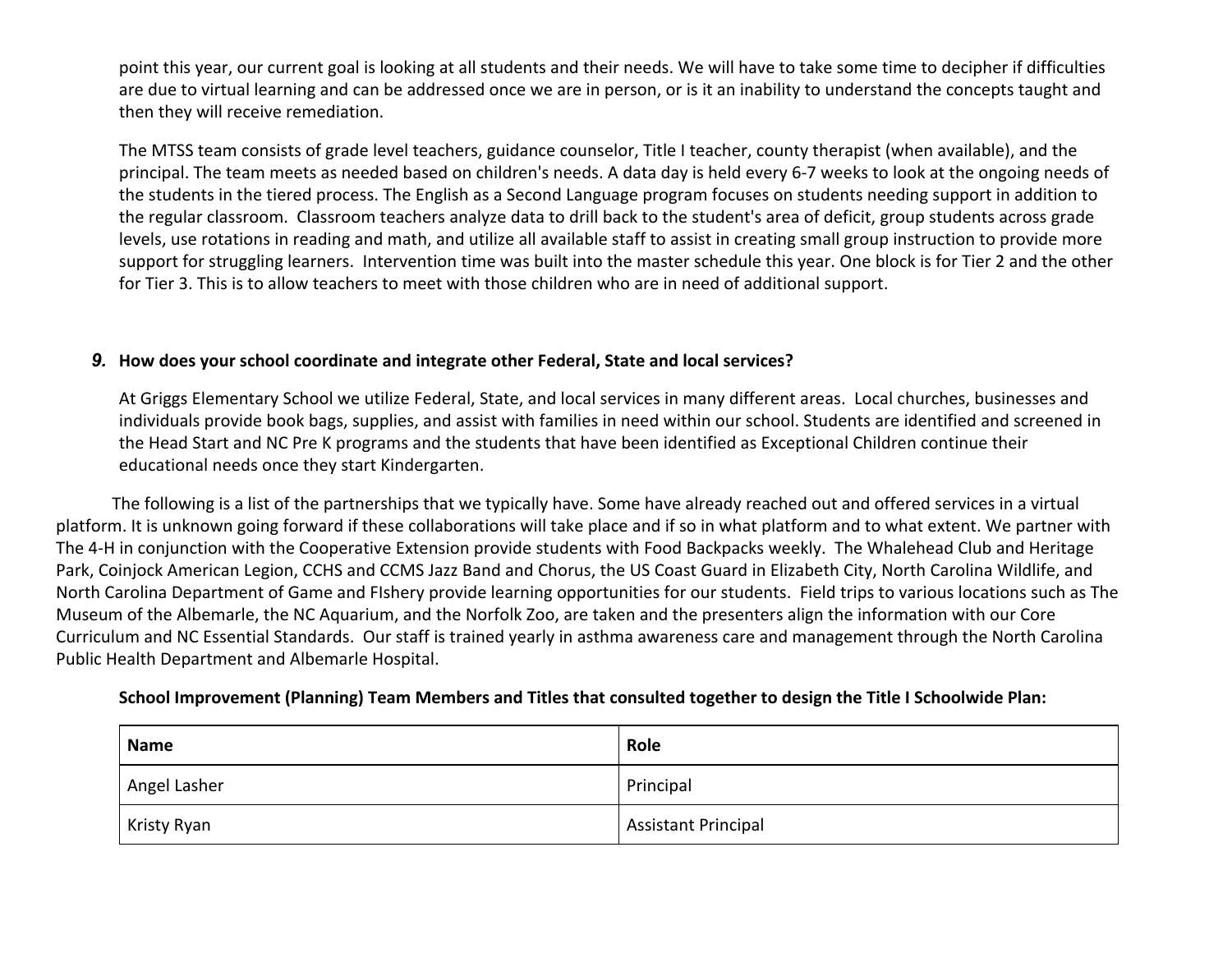| Tanya Talley          | <b>EC Representative</b>              |
|-----------------------|---------------------------------------|
| <b>Stacy DeSalsi</b>  | 3-5 Representative/Co-Chairperson     |
| Cindy Bell            | K-2 Representative/PBIS               |
| <b>Maxine Staats</b>  | Pre-K Representative                  |
| Pam Younger           | Specials Representative               |
| Melissa Wallace       | Instructional Support -Co-Chairperson |
| <b>Emily Forehand</b> | Title 1 Representative                |
| Tonya Holt            | Parent                                |
| Melissa Stikeleather  | Parent                                |

## **Describe how all teachers and parents were involved in the design of this plan.**

The School Improvement Team met virtually to review parent involvement and Title I service delivery. The team determined that in a traditional school year, we have many parents who participate and who are involved in opportunities through volunteering, special events, and meetings.

In reviewing Title I services, we typically will target students based upon student performance and teacher recommendations. We will continue to do this throughout this school year, but will also include data from virtual learning as a consideration.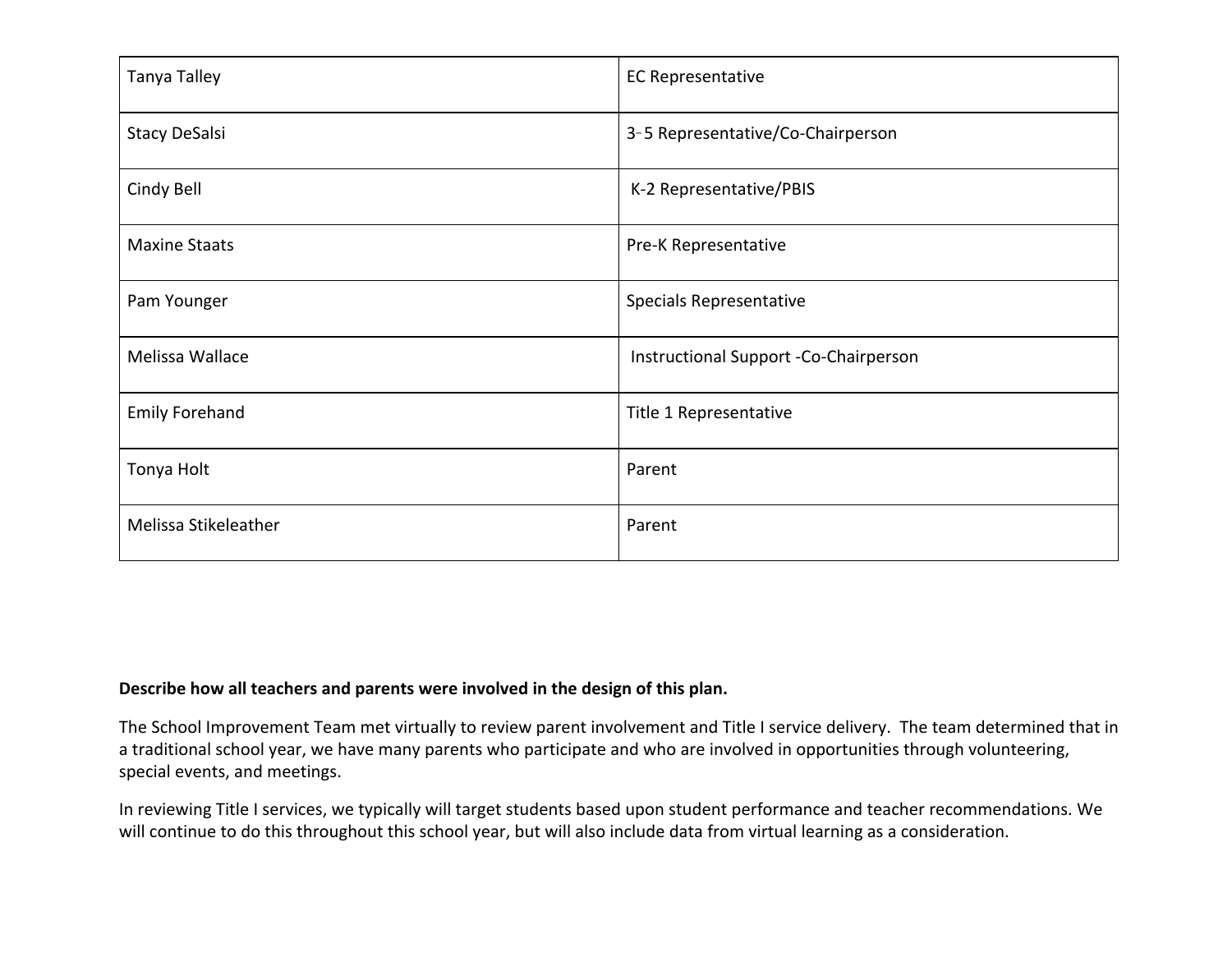All staff members had an opportunity to be involved in the process of updating the plan, all input was considered by the School Improvement Team, and lastly all staff members participated in a vote to accept the current Title I plan as a part of our overall School-wide School Improvement Plan.

#### **Describe how the school will use Title I, as well as other resources, to implement the school-wide components.**

Reading Recovery will be provided for first grade students identified through grade level screening. Instructional support staff will establish literacy/math groups, and provide one-on-one instruction to further enhance skills and students' learning. This will be delivered both in person and in a virtual manner. Teacher assistants, special teachers, and tutors will be utilized to support instruction in the classroom specifically during enrichment. Groups and/or specific needs are determined based on data derived from assessments.

#### **How are assessment results reported to parents?**

Parents are informed of their child's performance through conferences, agendas, progress reports, Class Dojo, Google Classroom, report cards, phone calls, emails, and notes home. Parents are provided a copy of their child's End-of-Grade Test scores along with an explanation of those scores. Parents will be given Mclass scores at the middle of the year and the end of the year through a generated data sheet. Parents are encouraged to confer with their child's teacher regarding results of the state's mandated assessments if they have questions or concerns. Parent portal for Homebase access has been established so that parents can be up to date on child's grades.

# **Describe how you will provide for individual student assessments. How will you evaluate the students at each grade level? Be specific. Beside each grade level state how those students will be based for learning mastery.**

Kindergarten: Students in Kindergarten were assessed before the school year when they came in for their orientation to begin to determine how to better meet their needs. Benchmark Assessments are used three times a year for MClass and students are progress monitored as needed. The Lucy Calkins approach to writing is being used district wide this year. Kindergarten will use the NC Early Learning Inventory (ELI), formerly known as KEA, to track student progress.

First Grade: Benchmark Assessments are used three times a year with MClass and students are progress monitored as needed. The Lucy Calkins approach to writing is being used district wide this year. In addition, students are assessed after each cluster in Math.

Second Grade: Benchmark Assessments are used three times a year with MClass and students are progress monitored as needed. In addition, students are assessed after each cluster in Math. The Lucy Calkins approach to writing is being used district wide this year. At the end of the 19/20 school year the Cogat was to be given to second grade students. However, due to the Covid Pandemic Protocol, Cog-AT AIG testing plans for the six CCSS elementary schools are not secured at this time. The AIG PLC Team (in keeping with the AIG District Plan) desires to test current 2nd grade students and former 2nd grade students (now in 3rd) in the Spring of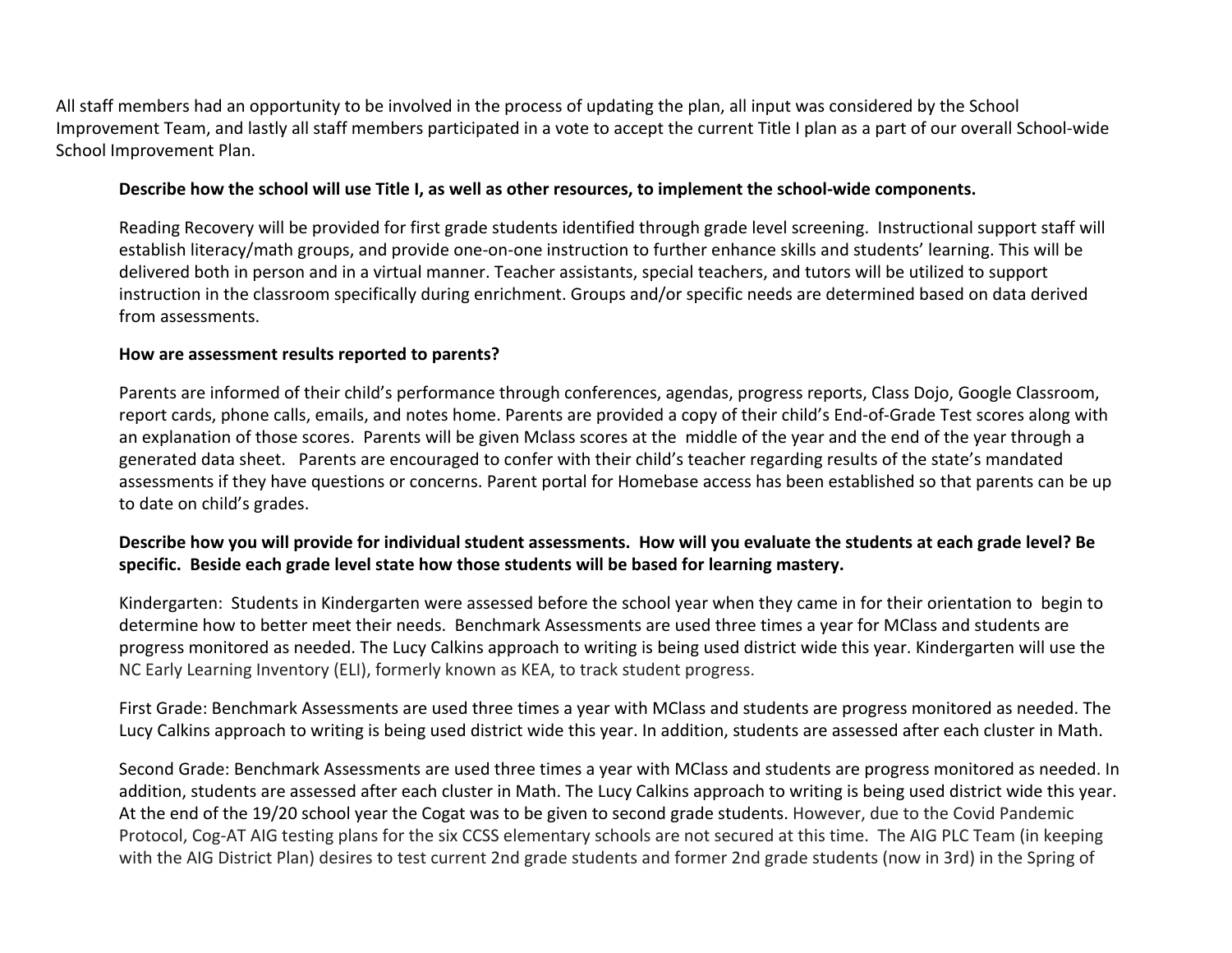2021.

Third Grade: Benchmark Assessments are used three times a year with MClass and students are progress monitored as needed. Schoolnet will also be used to assess and monitor student progress. Teacher made summative and formative assessments will be used to monitor retention of skills and information learned. The Lucy Calkins approach to writing is being used district wide this year. Check ins are given once every 9 weeks to measure math progress. Third grade also participates in the state End-of-Grade assessments in the areas of Reading and Math, however, it is unknown how this will take place this year due to COVID. Third graders also participate in Read to Achieve, which is implemented by DPI.

Fourth Grade: All Fourth grade student's reading levels will be assessed in MCLass the first 10 days that they return to in person learning. Passports for Learning assesses 4th graders on the standards taught in the grade level before. It is used for grouping students in small groups to help with areas they did not perform well in from the previous grade. The Lucy Calkins approach to writing is being used district wide this year. Schoolnet will be used to assess and monitor student progress. Teacher made summative and formative assessments will be used to monitor retention of skills and information learned. Check-Ins are given every nine weeks to monitor progress. Fourth grade is expected to participate in the state End-of-Grade assessments in the areas of Reading and Math, but at this time it is unknown how this will take place due to COVID.

Fifth Grade: Check Ins are given every 9 weeks to monitor progress in ELA, Math, and Science. Passports for Learning assesses 5th graders on the standards taught in the grade level before. It is used for grouping students in small groups to help with areas they did not perform well in from the previous grade. The Lucy Calkins approach to writing is being used district wide this year. Schoolnet will be used to assess and monitor student progress. Teacher made summative and formative assessments will be used to monitor retention of skills and information learned. Fifth grade is expected to participate in the state End-of-Grade assessments in the areas of Reading and Math and Science, but at this time it is unknown how this will take place due to COVID.

# **School-Wide Title I Plan Plan of Action 2020-2021**

**PART 3 – Page 1 School: Dr. W.T. Griggs Elementary School**

**School Prioritized Plan**

Based on the annual review of the school needs assessment data encompassing all domains, describe the prioritized plans for the new project year that have the greatest likelihood of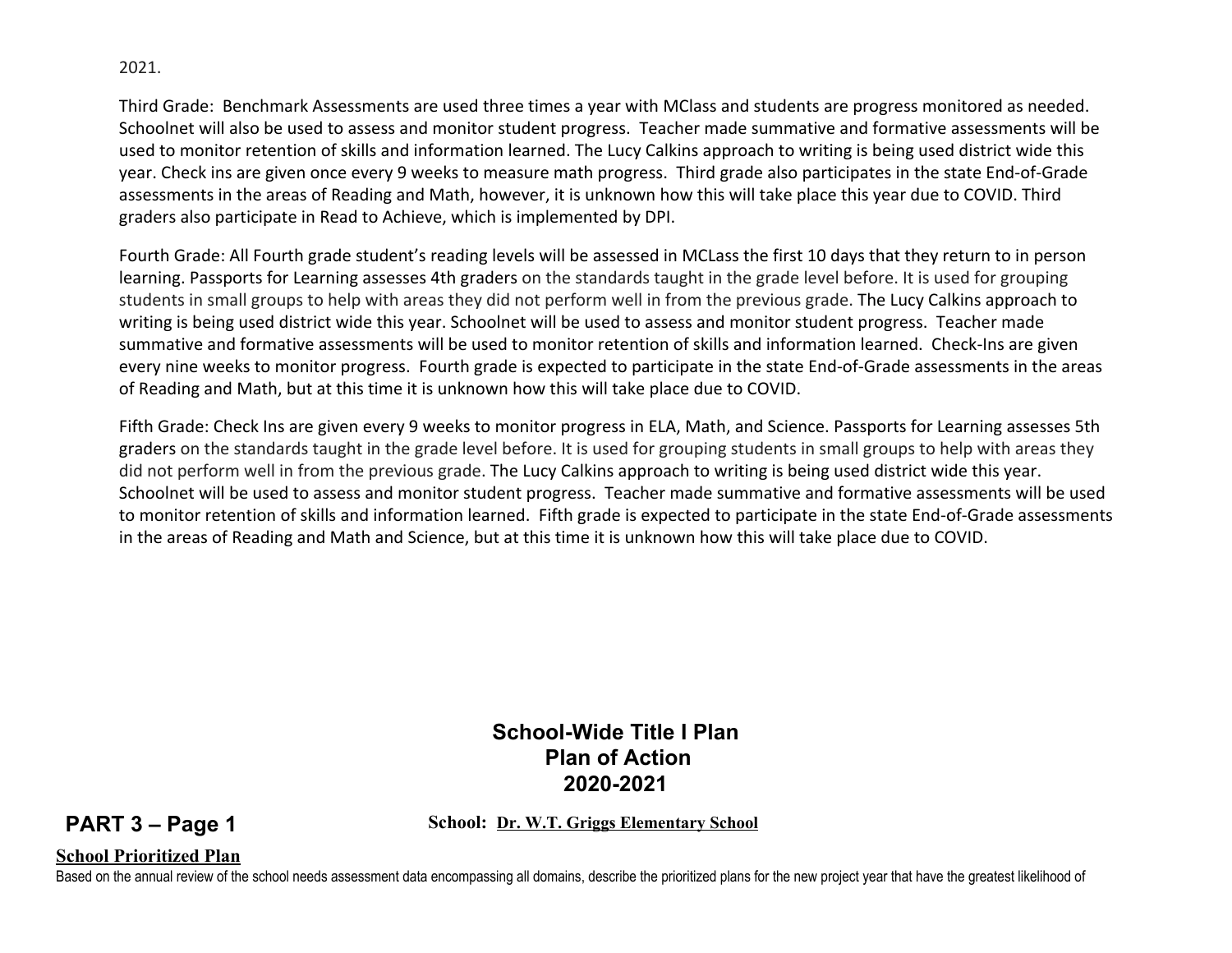ensuring that all groups of students specified in section 1111(b)(2)(C)(v) and enrolled in the school will meet the State's proficient level of achievement on the State's academic assessments. Describe three to five prioritized program goals that address identified needs. NOTE: These program goals should be included in the school's comprehensive plan for improvement and do not alone constitute a Title I plan. i

| <b>Student Achievement Goals, Include</b><br><b>Targeted Subgroup(s)</b>                                                                                                                                                                                                                                                                                              | <b>Action Step(s)</b>                                                                                                                                                                                                                                                                                      | Assessment(s)<br>and/or Other<br><b>Measures Used</b><br>to Determine<br><b>Outcome</b> | <b>Timeline of</b><br><b>Evaluation</b><br>Including<br>Interim and<br>Final                           | Professional<br><b>Development</b><br><b>Needed to</b><br>Support the<br><b>Action Step(s)</b>                                                                                                                                                                                                                  | <b>Parental</b><br><b>Involvement</b><br><b>Needed to</b><br>Support the<br><b>Action Step(s)</b> |
|-----------------------------------------------------------------------------------------------------------------------------------------------------------------------------------------------------------------------------------------------------------------------------------------------------------------------------------------------------------------------|------------------------------------------------------------------------------------------------------------------------------------------------------------------------------------------------------------------------------------------------------------------------------------------------------------|-----------------------------------------------------------------------------------------|--------------------------------------------------------------------------------------------------------|-----------------------------------------------------------------------------------------------------------------------------------------------------------------------------------------------------------------------------------------------------------------------------------------------------------------|---------------------------------------------------------------------------------------------------|
| Goal 1:<br>80% of students in Kindergarten through second<br>grade will meet expected growth in the area of<br>reading as measured by the appropriate grade<br>level assessment:<br>K: TRC will increase by 4 levels<br>$\bullet$<br>$(PC-RB-A-B-C)$<br>1st: TRC will increase by 5/6 levels (D,<br>E, F, G, H/I<br>2nd: : TRC will increase by 3 levels (I, J,<br>K) | * Jan Richardson<br><b>Guided Reading</b><br>* Lucy Calkins Writing<br><b>Units</b><br>* County PD trainings<br>* PLC's and common<br>plannings<br>* Provide research<br>based interventions<br>* Develop and<br>administer common<br>formative<br>assessments<br>* 90 minute reading<br>block<br>* Espark | <b>MClass TRC</b>                                                                       | BOY (9/20)<br>MOY (1/21)<br>EOY (5/21)                                                                 | *PLC (common<br>planning time)<br>*Continued<br>support/ training<br>with Amplify<br>Reading 3D and<br>progress<br>monitoring<br>*Continued<br>support &/or<br>professional<br>development for<br>effective &<br>research based<br>interventions<br>*Continued<br>support with<br>MTSS process<br>and paperwork | Conferences<br>Class Dojo and<br>Google Classroom<br>Communications                               |
| Goal 2:<br>Students in first and second grade who are 6<br>months behind grade level will raise their<br>reading level by participating in the RISE<br>program in 8 weeks by the following:<br>1st: TRC will increase by 3 levels.<br>2nd: TRC will increase by 2 levels                                                                                              | *Jan Riichardson and<br><b>Ellen Lewis RISE</b><br>program and<br>materials.<br>* Planning and<br>focused PD/Pioneer<br>Valley Office Hour<br>videos                                                                                                                                                       | <b>MClass TRC</b><br><b>Running Records</b>                                             | Fall 2020 8 week<br>round for 2nd<br>graders<br><b>Spring 2021 8</b><br>week round for<br>1st graders. | <b>RISE</b> material<br>implementation<br>guides<br><b>Pioneer Valley</b><br>training modules<br>and office hours                                                                                                                                                                                               | Conferences and<br>Classroom Dojo to<br>keep parents up to<br>date with student<br>progress.      |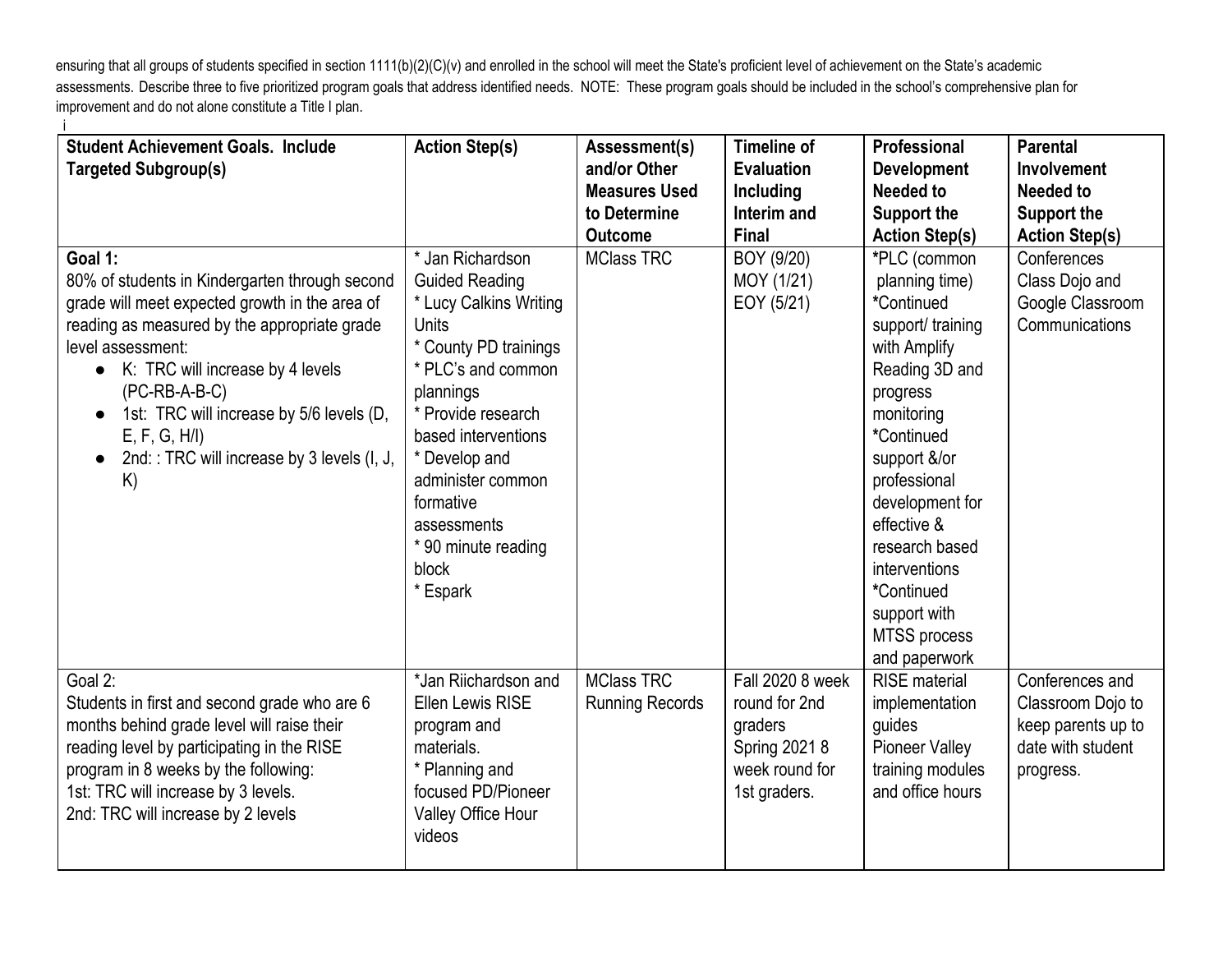| Goal 3:<br>Using fourth and fifth grade ELA NC Check-ins:<br>Students scoring at 70% or higher on<br>NC Check-ins grade 4 will increase<br>from 55.8% to 80% by the end of the<br>year.<br>Students scoring at 70% or higher on<br>NC Check-ins in grade 5 will increase<br>from 68.8% to 80% by the end of the<br>year.<br>(70% score done because more than 3)<br>questions missed put student lower<br>than $80\%$ ) |  | * Jan Richardson<br><b>Guided Reading</b><br>* Lucy Calkins Writing<br>Units<br>* County PD trainings<br>* PLC's and common<br>plannings<br>* Provide research<br>based interventions<br>* Develop and<br>administer common<br>formative<br>assessments<br>* Cluster grouping<br>across grade levels<br>and co-teaching<br>* 90 minute reading<br>block<br>* Scholastic<br>Assessment Kits (%) |                       |               | *PLC (common<br>planning time)<br>*District Literacy<br>Coach with mini<br>PD sessions by<br>grade level<br>*Every 6 weeks,<br>MTSS check-in<br>meetings<br>*Continued<br>support/ training<br>with Amplify<br>Reading 3D and<br>progress<br>monitoring<br>*Continued<br>support &/or<br>professional<br>development for<br>effective &<br>research based<br>interventions | Conferences                                                                                             |
|-------------------------------------------------------------------------------------------------------------------------------------------------------------------------------------------------------------------------------------------------------------------------------------------------------------------------------------------------------------------------------------------------------------------------|--|------------------------------------------------------------------------------------------------------------------------------------------------------------------------------------------------------------------------------------------------------------------------------------------------------------------------------------------------------------------------------------------------|-----------------------|---------------|----------------------------------------------------------------------------------------------------------------------------------------------------------------------------------------------------------------------------------------------------------------------------------------------------------------------------------------------------------------------------|---------------------------------------------------------------------------------------------------------|
| Gaol 4:<br>Reading Recovery will service the lowest<br>performing first graders based on K reverse<br>ranking, BOY and MOY MClass data, and<br>teacher recommendations. Discontinuation rate<br>of 80% is the goal with 8-12 students being<br>serviced in a school year.<br>School yr.<br># of students<br>Discont.<br>rate<br>$17-18$<br>44.4%<br>9 students in Rd1&2                                                 |  | Daily Reading<br>Recovery lessons.<br>Teacher leader visits<br><b>Behind the Glass</b>                                                                                                                                                                                                                                                                                                         | Observation<br>Survey | BOY, MOY, EOY | Monthly ongoing<br><b>RRPD</b><br><b>Behind the Glass</b><br><b>Reading Recovery</b><br>Conference<br><b>Reading Recovery</b><br>Council<br>membership<br>Ohio State site<br>visits<br><b>Reading Recovery</b><br>Journal                                                                                                                                                  | Conferences<br>Daily parent<br>communication log<br>Classdojo<br>messages<br>Monthly teacher<br>updates |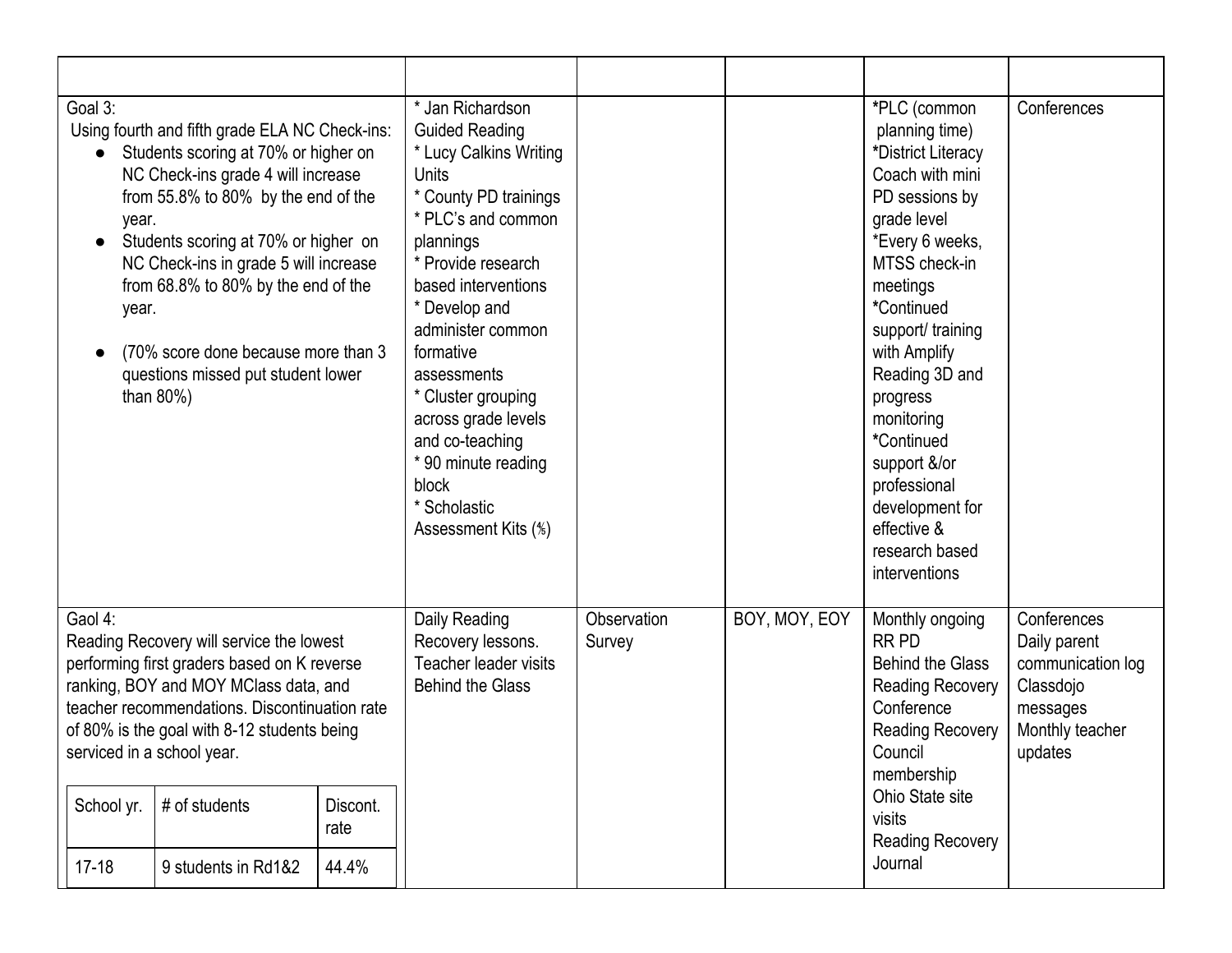| $18-19$   | 11 students in Rd1<br>&2                                                                        | 45% |  |  |  |  |
|-----------|-------------------------------------------------------------------------------------------------|-----|--|--|--|--|
| 19-20     | 4 students Rd1(Rd 2<br>students did not have<br>a complete program<br>due to COVID<br>closures) | 25% |  |  |  |  |
| $20 - 21$ | 4 students Rd1                                                                                  |     |  |  |  |  |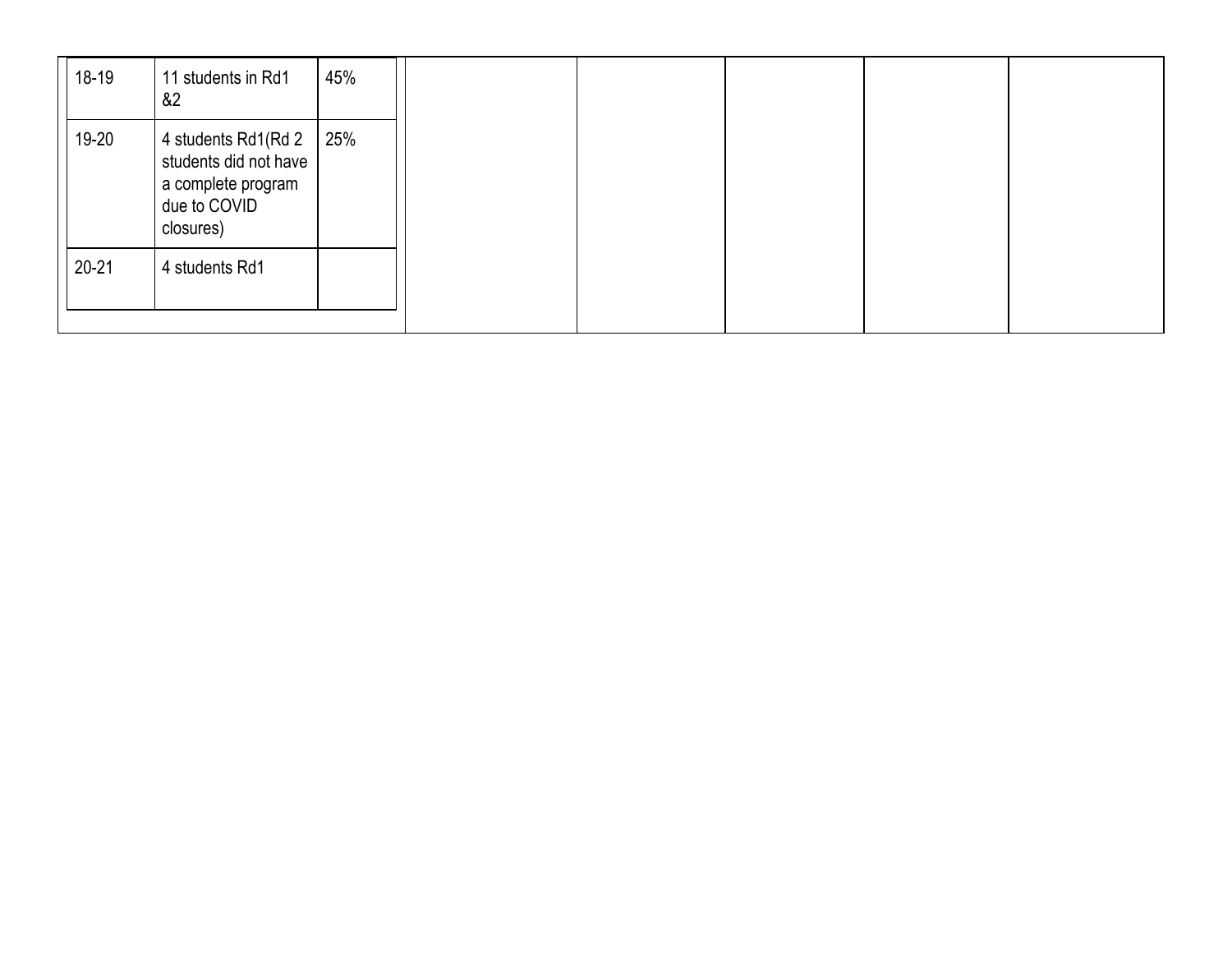#### **PART 4: PARENTAL INVOLVEMENT (Assurances)** Section 1118 of the No Child Left Behind Act (NCLB):

#### (a) LOCAL EDUCATIONAL AGENCY POLICY-

(1) IN GENERAL- A local educational agency may receive funds under this part only if such agency implements programs, activities, and procedures for the involvement of parents in programs assisted under this part consistent with this section. Such programs, activities, and procedures shall be planned and implemented with meaningful consultation with parents of participating children.

(2) WRITTEN POLICY- Each local educational agency that receives funds under this part shall develop jointly with, agree on with, and distribute to, parents of participating children a written parent involvement policy. The policy shall be incorporated into the local educational agency's plan developed under section 1112, establish the agency's expectations for parent involvement, and describe how the agency will —

(A) involve parents in the joint development of the plan under section 1112, and the process of school review and improvement under section 1116; (B) provide the coordination, technical assistance, and other support necessary to assist participating schools in planning and implementing effective parent involvement activities to improve student academic achievement and school performance;

(C) build the schools' and parents' capacity for strong parental involvement as described in subsection (e);

(D) coordinate and integrate parental involvement strategies under this part with parental involvement strategies under other programs, such as the Head Start program, Reading First program, Early Reading First program, Even Start program, Parents as Teachers program, and Home Instruction Program for Preschool Youngsters, and State-run preschool programs;

(E) conduct, with the involvement of parents, an annual evaluation of the content and effectiveness of the parental involvement policy in improving the academic quality of the schools served under this part, including identifying barriers to greater participation by parents in activities authorized by this section (with particular attention to parents who are economically disadvantaged, are disabled, have limited English proficiency, have limited literacy, or are of any racial or ethnic minority background), and use the findings of such evaluation to design strategies for more effective parental involvement, and to revise, if necessary, the parental involvement policies described in this section; and

(F) involve parents in the activities of the schools served under this part.

#### (b) **SCHOOL PARENTAL INVOLVEMENT POLICY-**

(1) IN GENERAL- Each school served under this part shall jointly develop with, and distribute to, parents of participating children a written parental involvement policy, agreed on by such parents, that shall describe the means for carrying out the requirements of subsections (c) through (f).

#### (c) **POLICY INVOLVEMENT- Each school served under this part shall —**

(1) convene an annual meeting, at a convenient time, to which all parents of participating children shall be invited and encouraged to attend, to inform parents of their school's participation under this part and to explain the requirements of this part, and the right of the parents to be involved;

(2) offer a flexible number of meetings, such as meetings in the morning or evening, and may provide, with funds provided under this part, transportation, child care, or home visits, as such services relate to parental involvement;

(3) involve parents, in an organized, ongoing, and timely way, in the planning, review, and improvement of programs under this part, including the planning, review, and improvement of the school parental involvement policy and the joint development of the schoolwide program plan under section 1114(b)(2), except that if a school has in place a process for involving parents in the joint planning and design of the school's programs, the school may use that process, if such process includes an adequate representation of parents of participating children;

(4) provide parents of participating children —

(A) timely information about programs under this part;

(B) a description and explanation of the curriculum in use at the school, the forms of academic assessment used to measure student progress, and the proficiency levels students are expected to meet; and

(C) if requested by parents, opportunities for regular meetings to formulate suggestions and to participate, as appropriate, in decisions relating to the education of their children, and respond to any such suggestions as soon as practicably possible; and

(5) if the schoolwide program plan under section 1114(b)(2) is not satisfactory to the parents of participating children, submit any parent comments on the plan when the school makes the plan available to the local educational agency.

(d) **SHARED RESPONSIBILITIES FOR HIGH STUDENT ACADEMIC ACHIEVEMENT**- As a component of the school-level parental involvement policy developed under subsection (b), each school served under this part shall jointly develop with parents for all children served under this part a school-parent compact that outlines how parents, the entire school staff,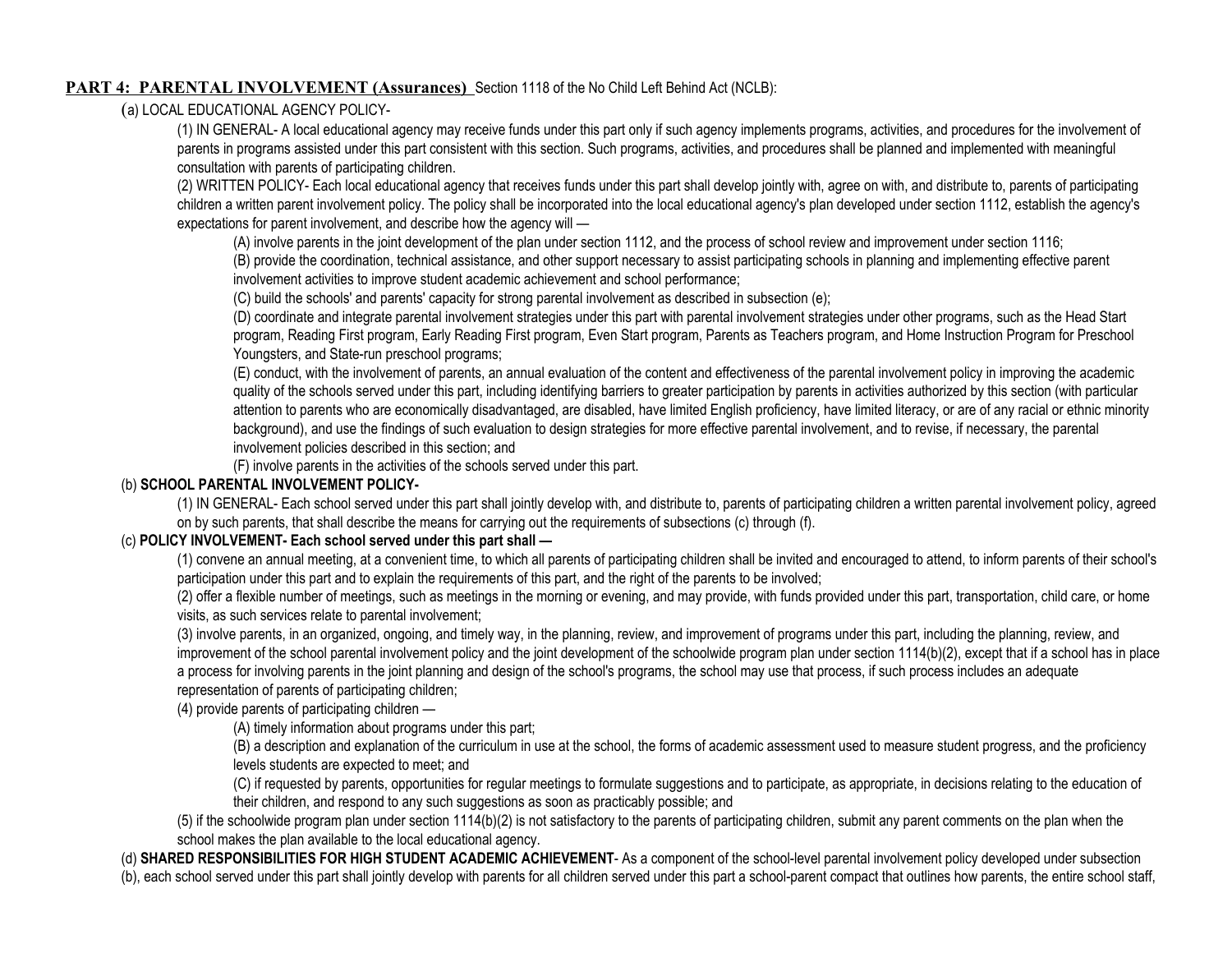and students will share the responsibility for improved student academic achievement and the means by which the school and parents will build and develop a partnership to help children achieve the State's high standards. Such compact shall —

(1) describe the school's responsibility to provide high-quality curriculum and instruction in a supportive and effective learning environment that enables the children served under this part to meet the State's student academic achievement standards, and the ways in which each parent will be responsible for supporting their children's learning, such as monitoring attendance, homework completion, and television watching; volunteering in their child's classroom; and participating, as appropriate, in decisions relating to the education of their children and positive use of extracurricular time; and

(2) address the importance of communication between teachers and parents on an ongoing basis through, at a minimum —

(A) parent-teacher conferences in elementary schools, at least annually, during which the compact shall be discussed as the compact relates to the individual child's achievement;

(B) frequent reports to parents on their children's progress; and

(C) reasonable access to staff, opportunities to volunteer and participate in their child's class, and observation of classroom activities.

(e) **BUILDING CAPACITY FOR INVOLVEMENT-** To ensure effective involvement of parents and to support a partnership among the school involved, parents, and the community to improve student academic achievement, each school and local educational agency assisted under this part —

(1) shall provide assistance to parents of children served by the school or local educational agency, as appropriate, in understanding such topics as the State's academic content standards and State student academic achievement standards, State and local academic assessments, the requirements of this part, and how to monitor a child's progress and work with educators to improve the achievement of their children;

(2) shall provide materials and training to help parents to work with their children to improve their children's achievement, such as literacy training and using technology, as appropriate, to foster parental involvement;

(3) shall educate teachers, pupil services personnel, principals, and other staff, with the assistance of parents, in the value and utility of contributions of parents, and in how to reach out to, communicate with, and work with parents as equal partners, implement and coordinate parent programs, and build ties between parents and the school;

(4) shall, to the extent feasible and appropriate, coordinate and integrate parent involvement programs and activities with Head Start, Reading First, Early Reading First, Even Start, the Home Instruction Programs for Preschool Youngsters, the Parents as Teachers Program, and public preschool and other programs, and conduct other activities, such as parent resource centers, that encourage and support parents in more fully participating in the education of their children;

(5) shall ensure that information related to school and parent programs, meetings, and other activities is sent to the parents of participating children in a format and, to the extent practicable, in a language the parents can understand;

(6) may involve parents in the development of training for teachers, principals, and other educators to improve the effectiveness of such training;

(7) may provide necessary literacy training from funds received under this part if the local educational agency has exhausted all other reasonably available sources of funding for such training;

(8) may pay reasonable and necessary expenses associated with local parental involvement activities, including transportation and child care costs, to enable parents to participate in school-related meetings and training sessions;

(9) may train parents to enhance the involvement of other parents;

(10) may arrange school meetings at a variety of times, or conduct in-home conferences between teachers or other educators, who work directly with participating children, with parents who are unable to attend such conferences at school, in order to maximize parental involvement and participation;

(11) may adopt and implement model approaches to improving parental involvement;

(12) may establish a districtwide parent advisory council to provide advice on all matters related to parental involvement in programs supported under this section;

(13) may develop appropriate roles for community-based organizations and businesses in parent involvement activities; and

(14) shall provide such other reasonable support for parental involvement activities under this section as parents may request.

(f) **ACCESSIBILITY**– In carrying out the parental involvement requirements of this part, local educational agencies and schools, to the extent practicable, shall provide full opportunities for the participation of parents with limited English proficiency, parents with disabilities, and parents of migratory children, including providing information and school reports required under section 1111 in a format and, to the extent practicable, in a language such parents understand.

An assurance is hereby provided to the State Education Agency (SEA) that the Local Education Agency (LEA) will ensure that each of the required components referenced above shall be included in the LEA Parent Involvement Policy and the School Parent Involvement Policy for each school served with Title I funding.

\_\_\_\_\_\_\_\_\_\_\_\_\_\_\_\_\_\_\_\_\_\_\_\_\_\_\_\_\_\_\_\_\_\_\_\_\_\_\_\_\_\_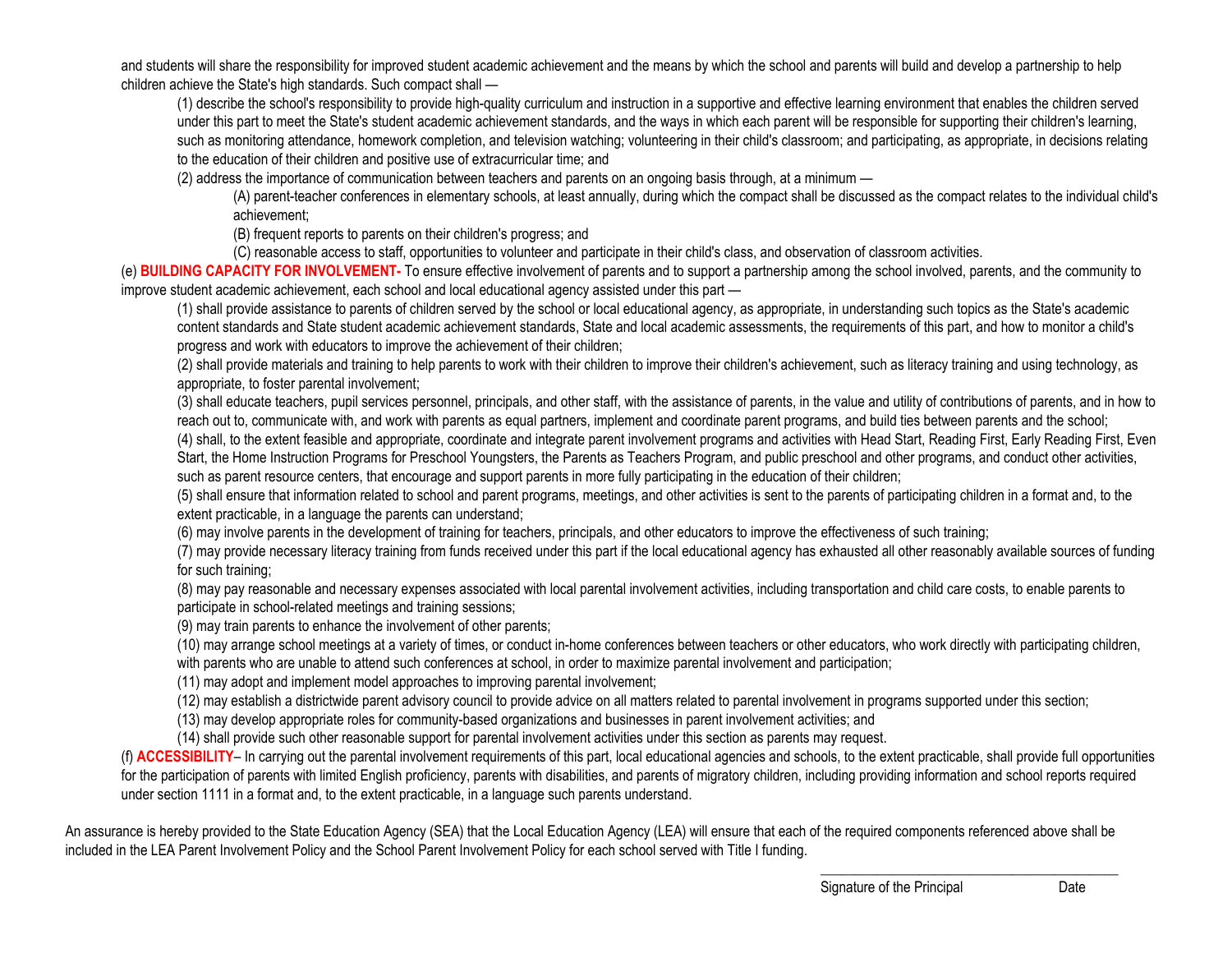# **School-Wide Title I Plan Parental Involvement 2020-2021**

School: **Dr. W.T. Griggs Elementary School**

**PART 4 – Parent Involvement Plan**

Date  $10/7/20$ 

Describe each parent involvement activity and training opportunity that will take place during the 2019-2020 school year. Do not include the Parent Center Activities because these are in addition to what the school must provide for parents. Two activities that must be included on this form are (1) the annual meeting to inform parents of their school's participation in Title I programs and (2) the meeting where parents have an opportunity to have input into the writing of the parent involvement policy and the school-parent compact. **You must spend the Parent Involvement allotment on PARENT INVOLVEMENT.**

| <b>Type of Activity/Workshop</b> | Grade<br>Level | <b>Description of</b><br><b>Activity (You may</b><br>spend more but not<br>less)                                                                                        | Month<br><b>Activity To</b><br><b>Take Place</b> | Title I Funds budgeted for the Parent Involvement Activity/Workshop |
|----------------------------------|----------------|-------------------------------------------------------------------------------------------------------------------------------------------------------------------------|--------------------------------------------------|---------------------------------------------------------------------|
| Open House                       | All            | Families were<br>able to choose<br>virtual,<br>in-person, or<br>drive through<br>Open House the<br>week of August<br>17, 2020                                           | August 17,<br>2020                               |                                                                     |
| Virtual Orientation              | All            | Parents are<br>invited to attend<br>a virtual meeting<br>with their child's<br>teacher, if their<br>child has been<br>assigned a new<br>teacher for<br>return to learn. | October<br>21, 2020                              |                                                                     |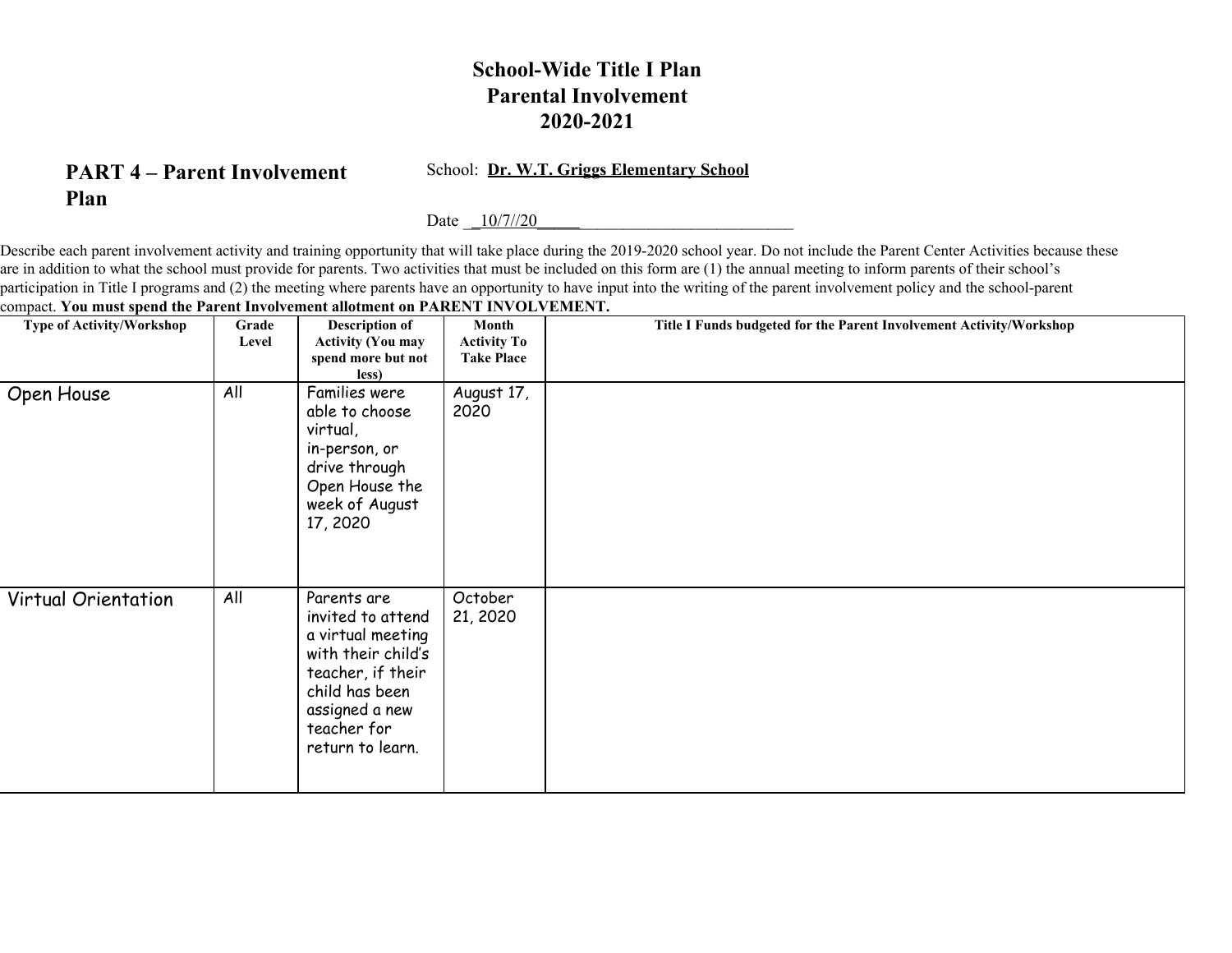| Field Day<br>*As allowed with<br>COVID restrictions* | All | Students will<br>participate in<br>play based<br>activities to<br>celebrate the<br>year end                                                                                                                                 | May 2021       | ٠ |
|------------------------------------------------------|-----|-----------------------------------------------------------------------------------------------------------------------------------------------------------------------------------------------------------------------------|----------------|---|
| Title 1 District<br><b>Stakeholders Meeting</b>      | All | Parents are<br>invited to attend<br>a district<br>elementary Title<br>1 meeting to<br>discuss how<br>funds are<br>allocated and<br>make decisions<br>regarding the<br>implementation<br>of Title 1 in our<br>school system. | Spring<br>2021 |   |

# **PROFESSIONAL DEVELOPMENT 2020-2021 PART 5**

If all teachers are highly qualified the school does not have to set aside professional development funds. Schools in School Improvement MUST set aside 5% of their Title 1 allotment. If the school uses Title 1 Professional Development funds, please complete Part 5**.**

**School: Dr. W.T. Griggs Elementary School**

**Professional Development Funds:**

**Please list and briefly describe professional development activities for school year 2020-2021 no matter the funding source. Keep in**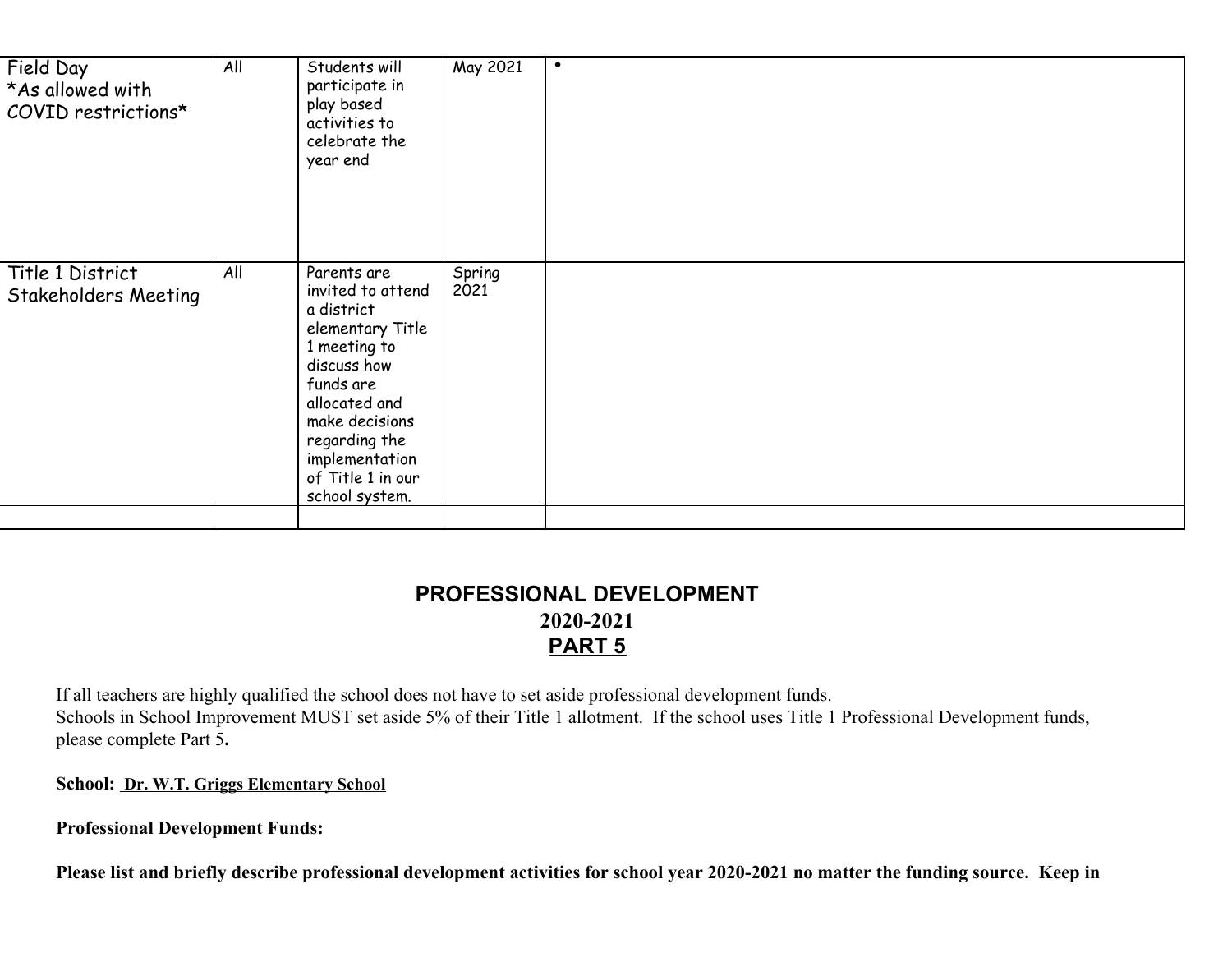## **mind that all initiatives must be research-based.** *Activities should reflect Comprehensive Needs Assessment.*

County wide, district led cohort Professional Development weekly. Digital Learning Competencies Google Suite PD ongoing Espark training Olweus Training Reading Recovery monthly PD

# **School-Wide Title I Plan Professional Development Plan 2020-2021**

# **PART 5 – Page 1 School: Dr. W.T. Griggs Elementary School Minimum Funds \_\_\_\_\_\_\_\_\_\_\_\_\_\_\_\_\_\_\_\_**

**Date \_\_\_\_\_\_\_\_\_\_\_\_\_\_\_\_\_\_\_\_\_\_\_\_\_\_\_\_**

These activities should be of high quality, sustained, intensive and classroom focused. Include a specific list and description of all professional development activities that will be paid for with your school's Title I funds. These activities must be designed to improve the quality of instruction to enable children to meet the State's challenging standards in communication skills and math. (If the activity is not listed **below it can not be paid for with Title I dollars.)**

| <b>Workshop Title</b><br>(Be specific) Describe Workshop | Who and how many will<br>attend? | <b>Dates and Location</b> | Title I Funds budgeted for the Workshop |
|----------------------------------------------------------|----------------------------------|---------------------------|-----------------------------------------|
|                                                          |                                  |                           | Substitute pay                          |
|                                                          |                                  |                           | Social security cost for substitute     |
|                                                          |                                  |                           | Teacher Asst. Salary                    |
|                                                          |                                  |                           | when substituting                       |
|                                                          |                                  |                           | Social security cost for Teacher        |
|                                                          |                                  |                           | Asst. substitute                        |
|                                                          |                                  |                           | Retirement cost for Tchr. Asst. Sub.    |
|                                                          |                                  |                           | Workshop Expenses (Travel, hotel,       |
|                                                          |                                  |                           | meals, registration fee, etc.)          |